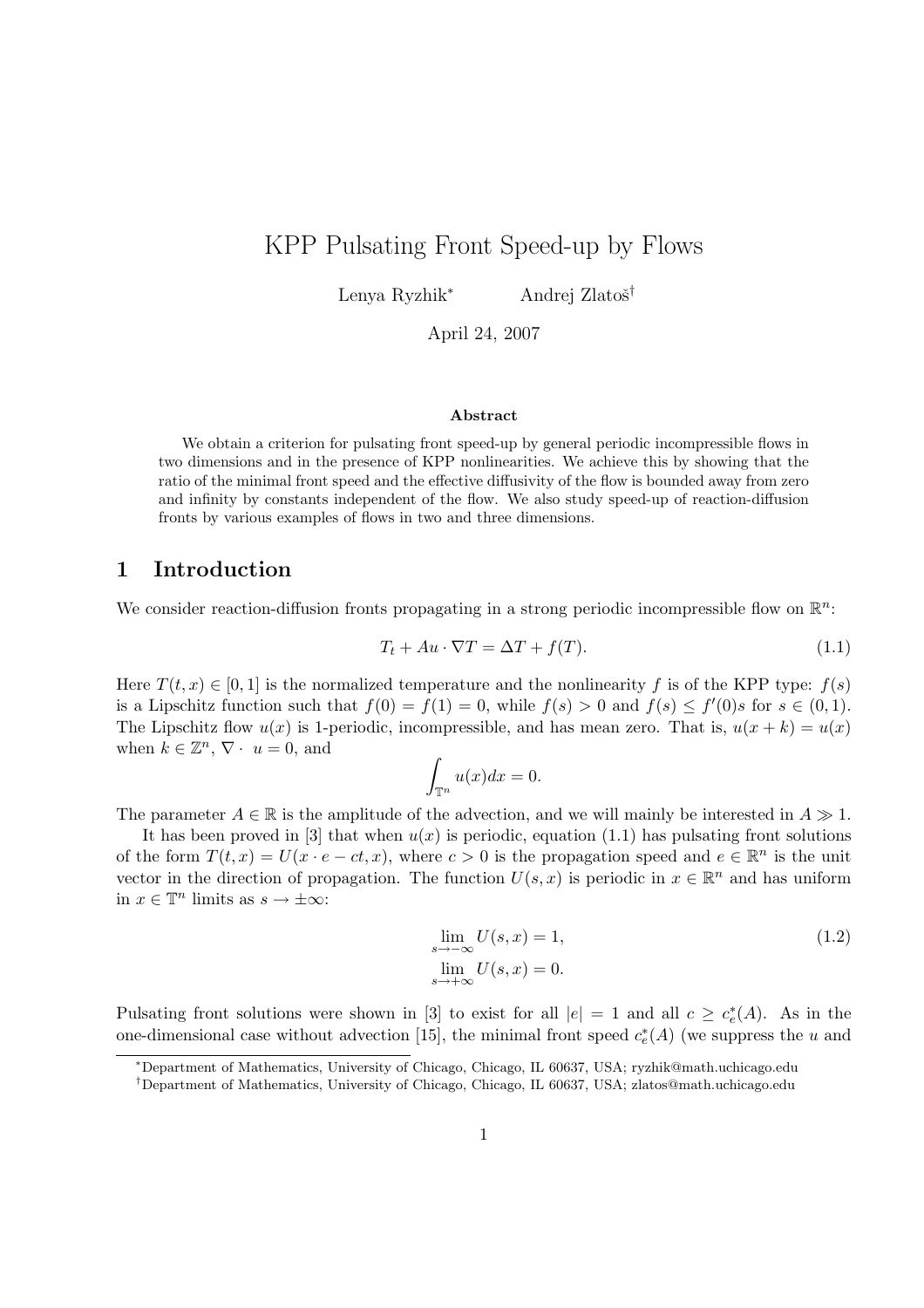f dependence in our notation) determines the propagation speed of solutions of the Cauchy problem for (1.1) with general compactly supported initial data, and is therefore of a special interest [4, 18].

The presence of an incompressible flow in (1.1) improves mixing due to diffusion and is thus expected to enhance the speed of reaction-diffusion fronts. This problem has been studied actively in the recent years, especially in the large A limit: it has been shown in [2, 9, 12] that the pulsating front speed in the direction of a mean-zero shear flow behaves as  $c_e^*(A) = O(A)$  for large A, and in [17] that  $c_e^*(A) = O(A^{1/4})$  for cellular flows in two dimensions. In both of these cases the minimal front speed scales as  $c_e^*(A) \sim \sqrt{D_e(A)}$  for  $A \gg 1$  where  $D_e(A)$  is the corresponding effective diffusivity of the flow  $Au$  in the direction  $e$ . In the present paper we use the method of [17] to show that this is indeed the case in general in two dimensions.

Let us recall the definition of the effective diffusivity. Consider the advection-diffusion problem

$$
p_t + Au \cdot \nabla p = \Delta p \tag{1.3}
$$

with  $u$  a periodic incompressible flow. The long-time behavior of the solutions of  $(1.3)$  is governed by the effective diffusion equation

$$
\bar{p}_t = \sum_{i,j=1}^n \sigma_{ij}(A) \frac{\partial^2 \bar{p}}{\partial x_i \partial x_j}.
$$
\n(1.4)

The (x-independent) effective diffusivity matrix  $\sigma(A)$  is obtained as follows. For any  $e \in \mathbb{R}^n$ , let  $\chi_e(x)$  be the periodic mean-zero solution of the cell problem

$$
-\Delta \chi_e + Au \cdot \nabla \chi_e = Au \cdot e \tag{1.5}
$$

on  $\mathbb{T}^n$ . Then the matrix  $\sigma(A)$  is given by

$$
e \cdot \sigma(A)e' = \int_{\mathbb{T}^n} (\nabla \chi_e + e) \cdot (\nabla \chi_{e'} + e') dx = e \cdot e' + \int_{\mathbb{T}^n} \nabla \chi_e \cdot \nabla \chi_{e'} dx, \tag{1.6}
$$

for any  $e, e' \in \mathbb{R}^n$ . The effective spreading in the direction e is then governed by the effective diffusivity

$$
D_e(A) = e \cdot \sigma(A)e = 1 + \int_{\mathbb{T}^n} |\nabla \chi_e|^2 dx.
$$

When the nonlinearity in  $(1.1)$  is weak and  $(1.1)$  becomes

$$
T_t + Au \cdot \nabla T = \Delta T + \varepsilon f(T)
$$

with  $\varepsilon \ll 1$ , one may consider the long time–large space scaling  $t \to t/\varepsilon^2$ ,  $x \to x/\varepsilon$  leading to

$$
T_t + \frac{A}{\varepsilon} u\left(\frac{x}{\varepsilon}\right) \cdot \nabla T = \Delta T + f(T).
$$

The homogenized version of this equation is

$$
T_t = \nabla \cdot (\sigma(A)\nabla T) + f(T),
$$

with the corresponding homogenized minimal front speed  $v_e^*(A) = 2\sqrt{f'(0)D_e(A)}$ . This approximation holds only on certain time–space scales in the original variables (namely,  $t = O(1/\varepsilon^2)$  and  $x = O(1/\varepsilon)$ . However, it suggests a relation between the minimal front speed for (1.1) and the effective diffusivity. The following result confirms this relation in two dimensions.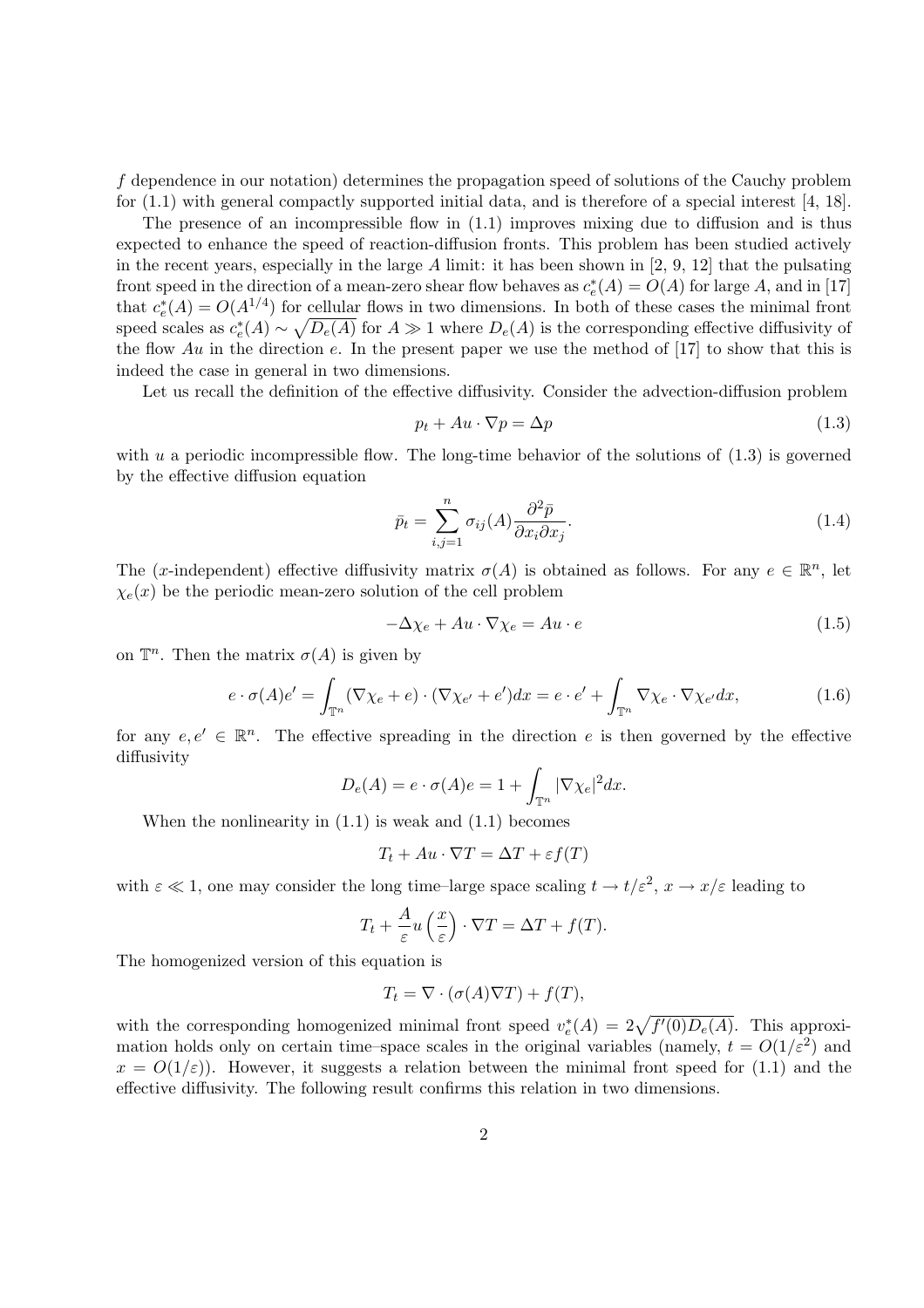**Theorem 1.1.** There exists  $C > 0$  (independent of  $A, u, f, e$ ) such that if  $u(x)$  is a 1-periodic incompressible Lipschitz flow on  $\mathbb{R}^2$ , f a KPP nonlinearity,  $A \in \mathbb{R}$ , and  $e \in \mathbb{R}^2$  a unit vector, then

$$
\frac{\sqrt{f'(0)}}{C(1+\sqrt{f'(0)})} \le \frac{c_e^*(A)}{\sqrt{D_e(A)}} \le C\sqrt{f'(0)}\left(1+\sqrt{f'(0)}\right). \tag{1.7}
$$

Moreover, there is  $f_0 > 0$  such that

$$
\left| \frac{c_e^*(A)}{2\sqrt{f'(0)D_e(A)}} - 1 \right| \le C f'(0)^{1/4}.
$$
\n(1.8)

whenever  $0 < f'(0) \le f_0$ .

That is, the ratio  $c_e^*(A)$ / p  $D_e(A)$  is bounded away from zero and infinity by constants only That is, the ratio  $c_e(A)/\sqrt{D_e(A)}$  is bounded away from zero and infinity by constants only<br>dependent on  $f'(0)$ , and becomes close to  $2\sqrt{f'(0)}$  when  $f'(0)$  is small. We note that the slightly dependent on  $f'(0)$ , and becomes close to  $2\sqrt{f'(0)}$  when  $f'(0)$  is small. We note that the slightly weaker, and only upper bound  $c_e^*(A)/\sqrt{D_e(A)} \leq C_{\varepsilon} \sqrt{f'(0)}(1+\sqrt{f'(0)}) ||Au||_{\infty}^{\varepsilon}$  for any  $\varepsilon > 0$  has been obtained in [12].

As  $f'(0) \rightarrow +\infty$ , the lower bound in (1.7) stays bounded whereas the upper one grows linearly with  $f'(0)$ . We show by looking at the example of shear flows (see Example 3.2) below that at least the lower bound cannot be improved. This conclusion can also be reached using the results of [12] for the shear flow.

It follows from Theorem 1.1 that the minimal front speed  $c_e^*(A)$  has the same asymptotic behavior It follows from 1 neorem 1.1 that the minimal front speed  $c_e(A)$  has the same asymptotic behavior<br>in the regime of large A as does  $\sqrt{D_e(A)}$ . But for the latter quantity we have the following general sharp criterion which holds in any spatial dimension.

**Proposition 1.2.** Let  $u(x)$  be a 1-periodic incompressible Lipschitz flow on  $\mathbb{R}^n$  and let  $e \in \mathbb{R}^n$  be a unit vector.

(i) If the equation

$$
u \cdot \nabla \phi_e = u \cdot e \tag{1.9}
$$

has a solution  $\phi_e \in H^1(\mathbb{T}^n)$ , then

$$
\limsup_{A \to +\infty} D_e(A) < +\infty. \tag{1.10}
$$

(ii) If (1.9) has no  $H^1(\mathbb{T}^n)$ -solutions, then

$$
\lim_{A \to +\infty} D_e(A) = +\infty. \tag{1.11}
$$

Remark. Note that it follows from part (i) that the set of all non-negative multiples of unit vectors  $e \in \mathbb{R}^n$  for which (1.10) holds is a subspace of  $\mathbb{R}^n$ . Indeed, the sum of two solutions of (1.9) for e and e' is a solution for  $e + e'$ , and the negative of a solution for e is a solution for  $-e$ .

The result of Proposition 1.2 is not new. It has already appeared in [11], although it has been stated only in two dimensions, and the first claim has also appeared earlier in [6]. Much more precise asymptotic behavior of  $D_e(A)$  is well understood for many specific examples of flows — see [16] for an extensive list of references.

Putting Theorem 1.1 and Proposition 1.2 together, we have the following characterization of flows in two dimensions that speed up KPP fronts.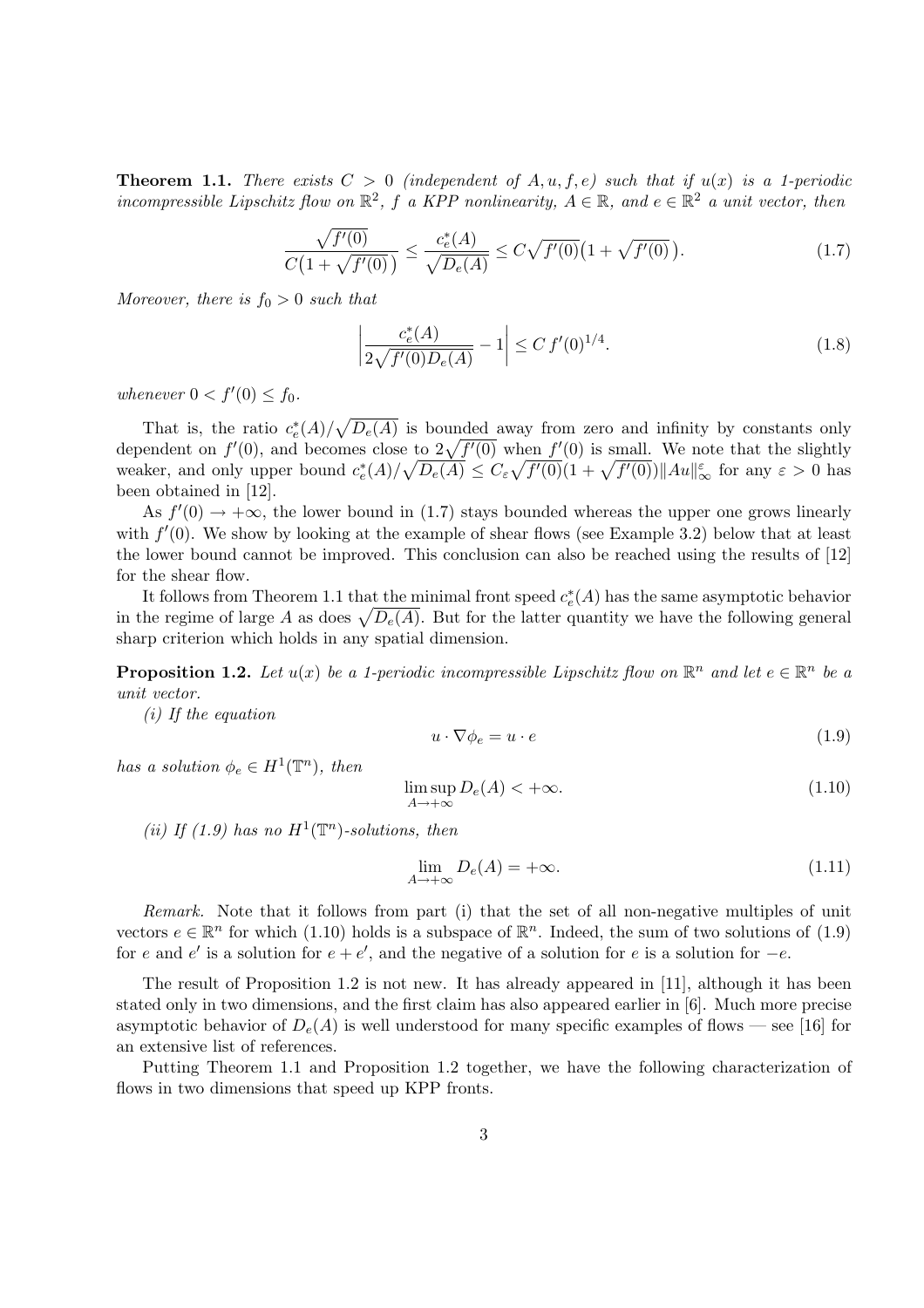**Corollary 1.3.** Let  $u(x)$  be a 1-periodic incompressible Lipschitz flow on  $\mathbb{R}^2$ , let f be a KPP nonlinearity, and  $e \in \mathbb{R}^2$  a unit vector.

(i) If (1.9) has a solution  $\phi_e \in H^1(\mathbb{T}^2)$ , then

$$
\limsup_{A \to +\infty} c_e^*(A) < +\infty. \tag{1.12}
$$

(ii) If (1.9) has no  $H^1(\mathbb{T}^2)$ -solutions, then

$$
\lim_{A \to +\infty} c_e^*(A) = +\infty. \tag{1.13}
$$

Remark. In particular, the pulsating front speed for KPP nonlinearities may not diverge to  $+\infty$ along some sequence of amplitudes while staying bounded along another sequence.

The paper is organized as follows. Section 2 contains the proofs of Theorem 1.1 and Proposition 1.2. The proof of Theorem 1.1 is based on the proof of the main result of [17]. Section 3 contains the generalization of Corollary 1.3(ii) to higher dimensions and various examples. In particular, we show there that the minimal front speed for a class of three-dimensional cellular flows satisfies (1.13). To the best of our knowledge, this is the first time that pulsating front speed-up by a three-dimensional cellular flow has been established.

Acknowledgment. This work has been supported by ASC Flash Center at the University of Chicago. LR was supported by NSF grant DMS-0604687 and AZ by NSF grant DMS-0632442.

### 2 Diffusivity enhancement and front speed-up

We first present the proof of Proposition 1.2 for the convenience of the reader.

#### 2.1 The proof of Proposition 1.2

Let us assume that there exists a sequence  $A_n \to +\infty$  and a constant  $M > 0$  such that  $D_e(A_n) < M$ for all n. It follows from (1.6) that there exists a sequence of mean-zero functions  $\chi_n(x)$  on  $\mathbb{T}^n$  which satisfy

$$
-\Delta \chi_n + A_n u \cdot \nabla \chi_n = A_n u \cdot e \tag{2.1}
$$

such that  $\|\nabla \chi_n\|_2^2 \leq M$  for all n. As the functions  $\chi_n$  are uniformly bounded in  $H^1(\mathbb{T}^n)$  there exists a subsequence  $\chi_{n_k}$  which converges to a function  $\bar{\chi}(x)$  weakly in  $H^1(\mathbb{T}^n)$  and strongly in  $L^2(\mathbb{T}^n)$  as  $k \to +\infty$ . We divide (2.1) by  $A_{n_k}$  and pass to the limit  $k \to +\infty$  to obtain

$$
u \cdot \nabla \bar{\chi} = u \cdot e \tag{2.2}
$$

in the sense of distributions. Since  $\bar{\chi} \in H^1(\mathbb{T}^n)$ , (2.2) holds almost everywhere on  $\mathbb{T}^n$ . This proves Proposition 1.2(ii).

In order to prove Proposition 1.2(i) let us assume that a mean-zero function  $\phi_e \in H^1(\mathbb{T}^n)$  satisfies (1.9) and let  $\chi_e$  be the mean-zero solution of (1.5). Consider the function  $\eta = \chi_e - \phi_e$  which satisfies

$$
-\Delta(\eta - \phi_e) + Au \cdot \nabla \eta = 0.
$$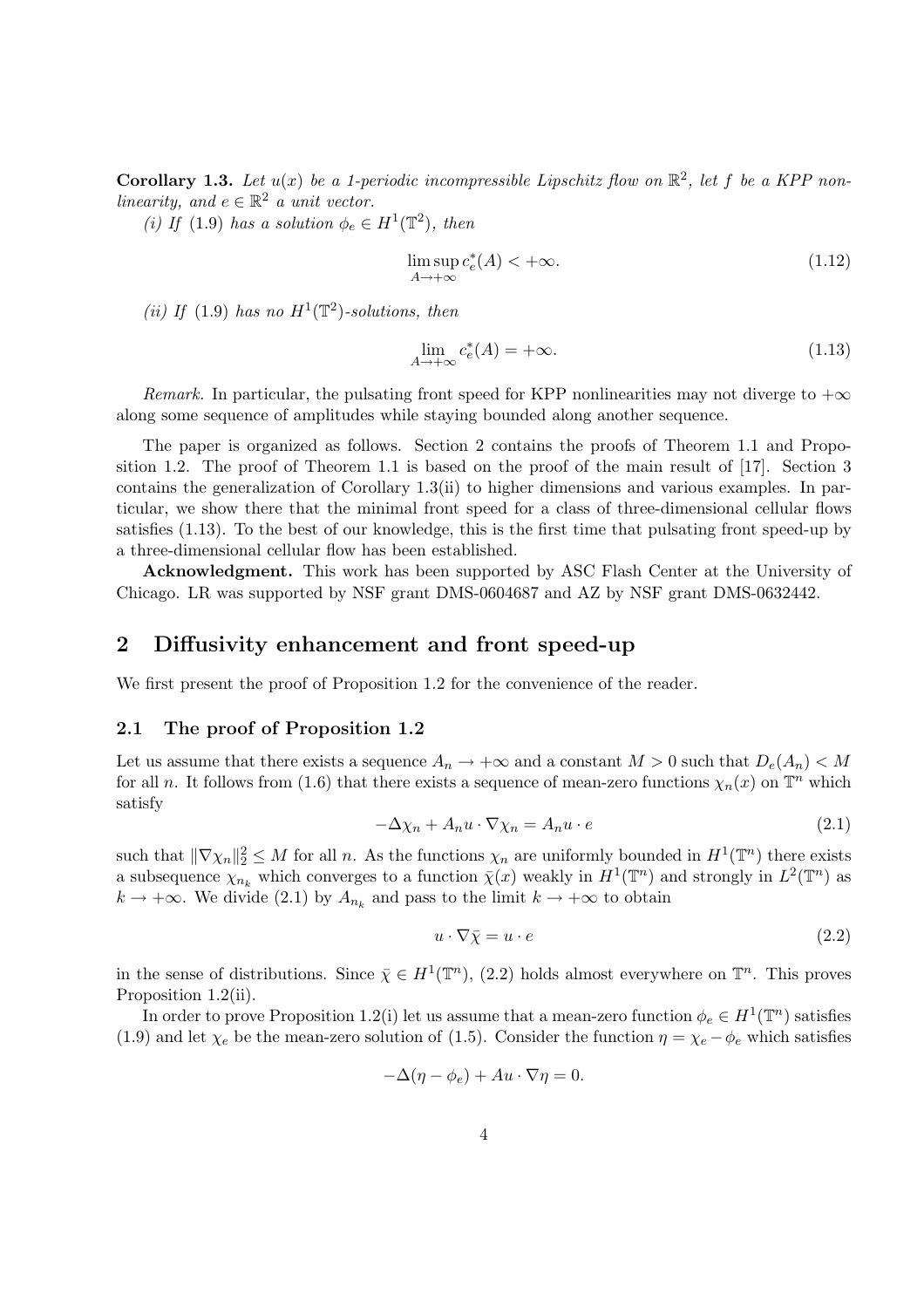Multiplying the last equation by  $\eta$  and integrating by parts, from incompressibility of u we obtain

$$
\int |\nabla \eta|^2 dx = -\int \nabla \phi_e \cdot \nabla \eta dx.
$$

It follows that  $\|\nabla \eta\|_2 \leq \|\nabla \phi_e\|_2$ , and so

$$
D_e(A) = 1 + \int_{\mathbb{T}^n} |\nabla \chi_e|^2 dx \le 1 + 2 \int_{\mathbb{T}^n} |\nabla \eta|^2 dx + 2 \int_{\mathbb{T}^n} |\nabla \phi_e|^2 dx \le 1 + 4 \|\nabla \phi_e\|_2^2.
$$

Therefore,  $D_e(A)$  is uniformly bounded in A and (i) follows.  $\Box$ 

# 2.2 A variational principle for  $c_e^*(A)$

The proof of Theorem 1.1 relies on a variational principle for the effective speed which we now recall. Details and proofs of Propositions 2.1 and 2.2 below can be found in [3, 4, 5, 10, 17]. Consider the eigenvalue problem on  $\mathbb{T}^n$ 

$$
\Delta \varphi - Au \cdot \nabla \varphi - 2\lambda e \cdot \nabla \varphi + \lambda Au \cdot e\varphi = \kappa_e(\lambda; A)\varphi, \qquad \varphi > 0. \tag{2.3}
$$

It has a unique eigenvalue  $\kappa_e(\lambda; A)$  that corresponds to a positive periodic eigenfunction  $\varphi_e(x; \lambda, A)$ .

Proposition 2.1. The minimal front speed is described by the variational principle

$$
c_e^*(A) = \inf_{\lambda > 0} \frac{f'(0) + \lambda^2 + \kappa_e(\lambda; A)}{\lambda}.
$$
\n(2.4)

It is convenient to rewrite the eigenvalue problem (2.3) in terms of the function

$$
\psi_e(x) = \varphi_e(x)e^{-\lambda x \cdot e}
$$

on  $\mathbb{R}^n$ , with  $\varphi_e$  periodically extended from  $\mathbb{T}^n$ . This function is not periodic but rather belongs to the set ©  $\overline{a}$ ª

$$
E_{e,\lambda}^{+} = \left\{ \psi(x) \, \middle| \, \psi(x)e^{\lambda x \cdot e} \text{ is 1-periodic in } x \text{ and } \psi > 0 \right\}.
$$

The corresponding eigenvalue problem for  $\psi_e(x)$  is

$$
\mathcal{L}\psi := \Delta \psi - Au \cdot \nabla \psi = \mu_e(\lambda; A)\psi, \qquad \psi \in E^+_{e,\lambda}
$$
\n(2.5)

with  $\mu_e(\lambda; A) = \lambda^2 + \kappa_e(\lambda; A)$  the unique eigenvalue of (2.5). The variational principle (2.4) may now be restated as

$$
c_e^*(A) = \inf_{\lambda > 0} \frac{f'(0) + \mu_e(\lambda; A)}{\lambda}.
$$
\n(2.6)

Let us recall some basic properties of the function  $\mu_e(\lambda; A)$ . These can be found, for instance, in [3, Proposition 5.7] (with our  $\mu_e$  being their −h):

**Proposition 2.2.** For each fixed  $A \in \mathbb{R}$  we have  $\mu_e(0; A) = 0$ , and the function  $\mu_e(\lambda; A) \geq 0$  is monotonically increasing and convex in  $\lambda \geq 0$ .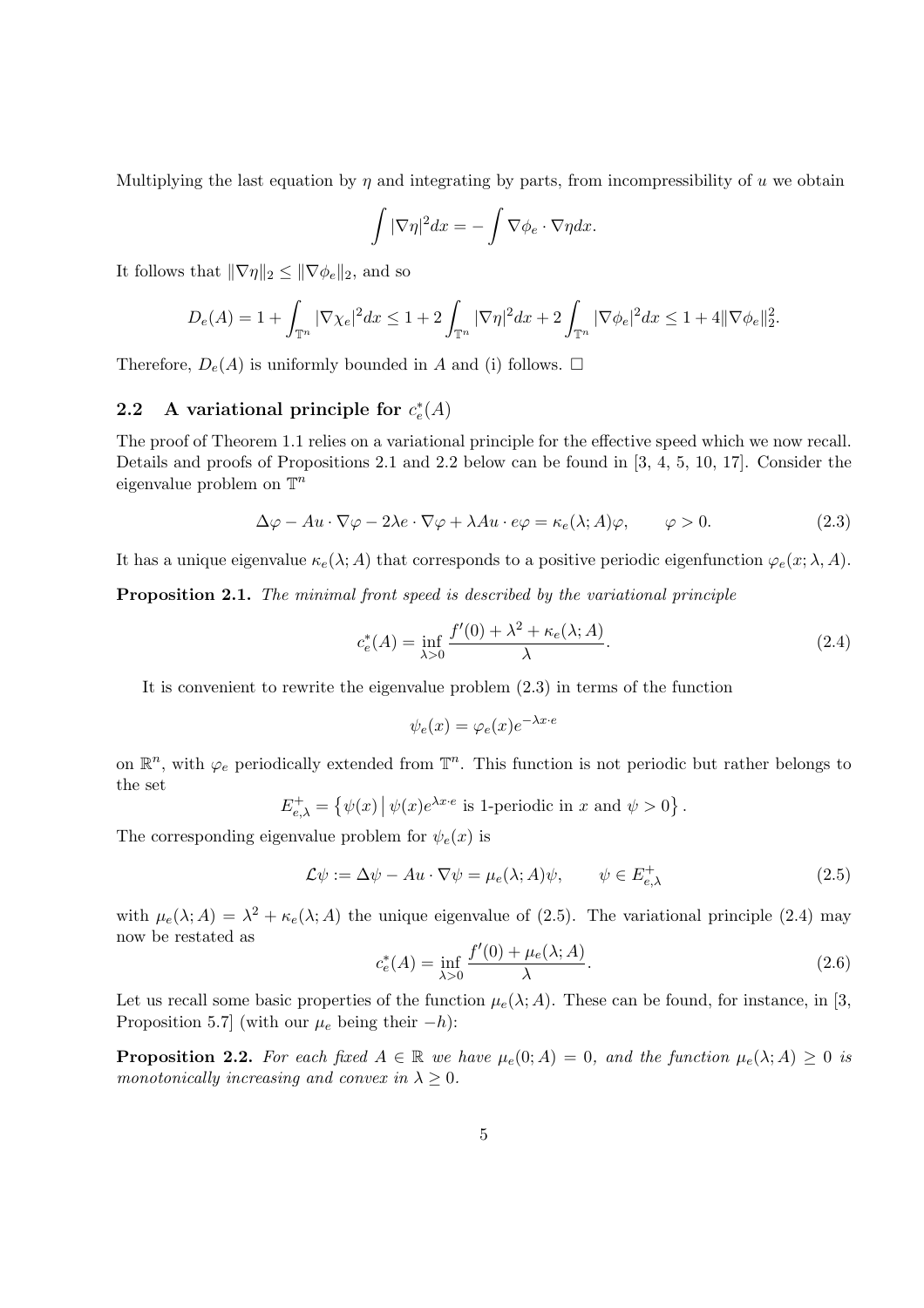Proposition 2.2 allows us to define the inverse function  $\lambda_e(\mu; A)$  to  $\mu_e(\lambda; A)$  that is increasing and concave in  $\mu \geq 0$  for a fixed A. The eigenvalue problem (2.5) may be now re-formulated as follows: given  $\mu \geq 0$  find  $\lambda = \lambda_e(\mu; A)$  so that the problem

$$
\Delta \psi - Au \cdot \nabla \psi = \mu \psi,\tag{2.7}
$$

has a solution  $\psi \in E^+_{e,\lambda}$ . The variational principle (2.6) for the minimal front speed now becomes

$$
c_e^*(A) = \inf_{\mu > 0} \frac{f'(0) + \mu}{\lambda_e(\mu; A)}.
$$
\n(2.8)

#### 2.3 The proof of Theorem 1.1

The proof of Theorem 1.1 is based on the ideas of [17] where they were used to obtain the asymptotics of the pulsating front speed for cellular flows in the direction  $(1,0)$ . Here we extend them to general flows and directions e, and show that they yield the conclusion of the theorem. The main ingredient is the following Lemma.

**Lemma 2.3.** There exists  $\rho > 0$  such that when  $\varepsilon \in [0, \frac{1}{2}]$  $\frac{1}{2}$  and  $\mu_0(\varepsilon) = \rho \varepsilon^4$ , then for any  $\mu \in$  $[0, \mu_0(\varepsilon)]$ , any flow u as in Theorem 1.1, any unit vector  $e \in \mathbb{R}^2$ , and any  $A \in \mathbb{R}$  we have

$$
(1 - \varepsilon) \frac{\sqrt{\mu}}{\sqrt{D_e(A)}} \le \lambda_e(\mu; A) \le (1 + \varepsilon) \frac{\sqrt{\mu}}{\sqrt{D_e(A)}}.
$$
\n(2.9)

We postpone the proof of this Lemma and prove Theorem 1.1 first. Fix any  $\varepsilon > 0$ . Then the variational principle for  $c_e^*(A)$  implies that

$$
c_e^*(A) = \inf_{\mu>0} \frac{f'(0) + \mu}{\lambda_e(\mu; A)} \ge \min \left\{ \inf_{0 < \mu \le \mu_0(\varepsilon)} \frac{f'(0) + \mu}{\lambda_e(\mu; A)}, \inf_{\mu \ge \mu_0(\varepsilon)} \frac{\mu}{\lambda_e(\mu; A)} \right\} \tag{2.10}
$$

and

$$
c_e^*(A) \le \inf_{0 < \mu \le \mu_0(\varepsilon)} \frac{f'(0) + \mu}{\lambda_e(\mu; A)}.\tag{2.11}
$$

In addition, as the function  $\lambda_e(\mu, A)$  is concave and increasing in A and  $\lambda_e(0; A) = 0$ , we have

$$
\inf_{\mu \ge \mu_0(\varepsilon)} \frac{\mu}{\lambda_e(\mu; A)} = \frac{\mu_0(\varepsilon)}{\lambda_e(\mu_0(\varepsilon); A)} \ge \sqrt{D_e(A)} \frac{\sqrt{\mu_0(\varepsilon)}}{1 + \varepsilon}.
$$

It follows now from (2.10) and (2.9) that

$$
c_e^*(A) \ge \frac{\sqrt{D_e(A)}}{1+\varepsilon} \min \left\{ \inf_{0 \le \mu \le \mu_0(\varepsilon)} \frac{f'(0) + \mu}{\sqrt{\mu}}, \sqrt{\mu_0(\varepsilon)} \right\}.
$$
 (2.12)

Using  $(2.11)$  and  $(2.9)$  we also arrive at

$$
c_e^*(A) \le \frac{\sqrt{D_e(A)}}{1 - \varepsilon} \inf_{0 < \mu \le \mu_0(\varepsilon)} \frac{f'(0) + \mu}{\sqrt{\mu}}.\tag{2.13}
$$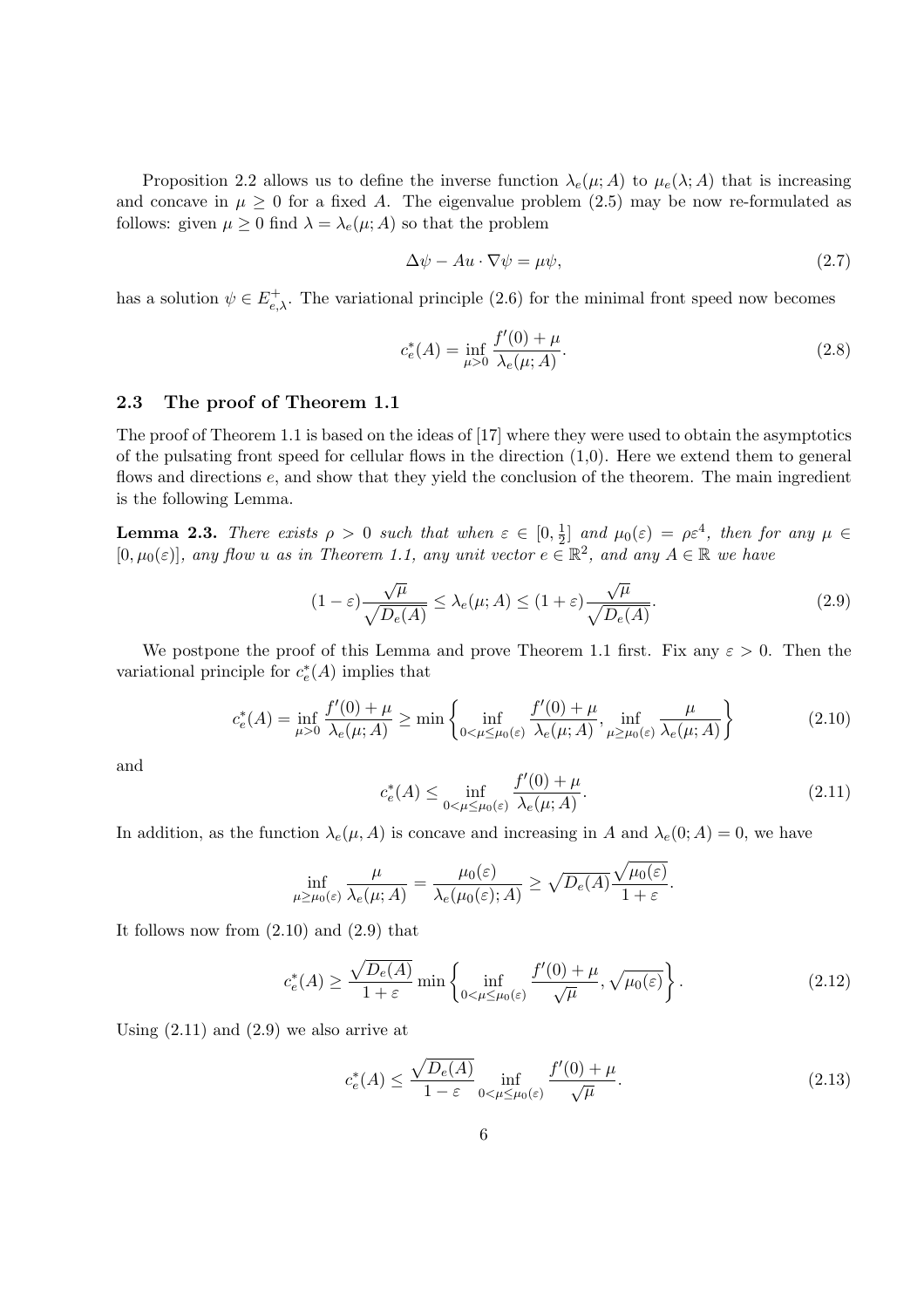If now  $f'(0) \leq \frac{1}{4}$  $rac{1}{4}\mu_0(\frac{1}{2})$  $(\frac{1}{2})$ , we take  $\varepsilon = \mu_0^{-1}(4f'(0)) \leq \frac{1}{2}$  $\frac{1}{2}$  to obtain

$$
\inf_{0<\mu\leq\mu_0(\varepsilon)}\frac{f'(0)+\mu}{\sqrt{\mu}}=2\sqrt{f'(0)}=\sqrt{\mu_0(\varepsilon)},
$$

and so we get from  $(2.12)$  and  $(2.13)$  that

$$
2\sqrt{f'(0)}\frac{\sqrt{D_e(A)}}{1+\varepsilon} \le c_e^*(A) \le 2\sqrt{f'(0)}\frac{\sqrt{D_e(A)}}{1-\varepsilon}.\tag{2.14}
$$

Therefore, we have

$$
\left|\frac{c_e^*(A)}{2\sqrt{f'(0)D_e(A)}} - 1\right| \le \frac{\varepsilon}{1 - \varepsilon^2} \le C(f'(0))^{1/4}
$$

for some  $C > 0$ . This proves the second claim in Theorem 1.1.

On the other hand, if  $f'(0) > \frac{1}{4}$  $rac{1}{4}\mu_0(\frac{1}{2})$  $(\frac{1}{2})$ , then we set  $\varepsilon = \frac{1}{2}$  $\frac{1}{2}$  and obtain

$$
\sqrt{\mu_0(1/2)}\frac{\sqrt{D_e(A)}}{1+1/2} \le c_e^*(A) \le \frac{f'(0) + \mu_0(1/2)}{\sqrt{\mu_0(1/2)}}\frac{\sqrt{D_e(A)}}{1-1/2}.
$$

This and (2.14) with  $\varepsilon \leq \frac{1}{2}$  $\frac{1}{2}$  for  $f'(0) \leq \frac{1}{4}$  $\frac{1}{4}\mu_0(\frac{1}{2})$  $\frac{1}{2}$ ) proves the first claim in Theorem 1.1.  $\Box$ 

#### 2.4 The proof of Lemma 2.3

The proof of Lemma 2.3 is similar to that of Theorem 3.1 in [17] but our result is slightly sharper. First, we rewrite the eigenvalue problem (2.7) in terms of the function  $\zeta(x_1, x_2) = \ln \psi(x_1, x_2)$ :

$$
\Delta \zeta - Au \cdot \nabla \zeta = \mu - |\nabla \zeta|^2,
$$
  
\n
$$
\zeta(x_1 + 1, x_2) = \zeta(x_1, x_2) - \lambda_e(\mu; A)e_1
$$
  
\n
$$
\zeta(x_1, x_2 + 1) = \zeta(x_1, x_2) - \lambda_e(\mu; A)e_2,
$$
\n(2.15)

where  $e = (e_1, e_2)$ . Without loss of generality we may assume that  $\zeta(x_1, x_2)$  has mean zero on  $\mathbb{T}^2$ (which is now viewed as a subset of  $\mathbb{R}^2$ ):

$$
\int_{\mathbb{T}^2} \zeta(x_1, x_2) dx_1 dx_2 = 0.
$$

As  $\nabla \zeta$  is periodic both in  $x_1$  and  $x_2$ , and  $\int_0^1 u_1(x_1, x_2) dx_2 = 0$  for each  $x_1$  and  $\int_0^1 u_2(x_1, x_2) dx_1 = 0$ for each  $x_2$  (because u is 1-periodic, mean-zero, and incompressible), by integrating (2.15) over  $\mathbb{T}^2$ we obtain

$$
\mu = \int_{\mathbb{T}^2} |\nabla \zeta|^2 dx_1 dx_2.
$$
\n(2.16)

The Poincaré inequality then implies

$$
\int_{\mathbb{T}^2} |\zeta|^2 dx_1 dx_2 \le C\mu. \tag{2.17}
$$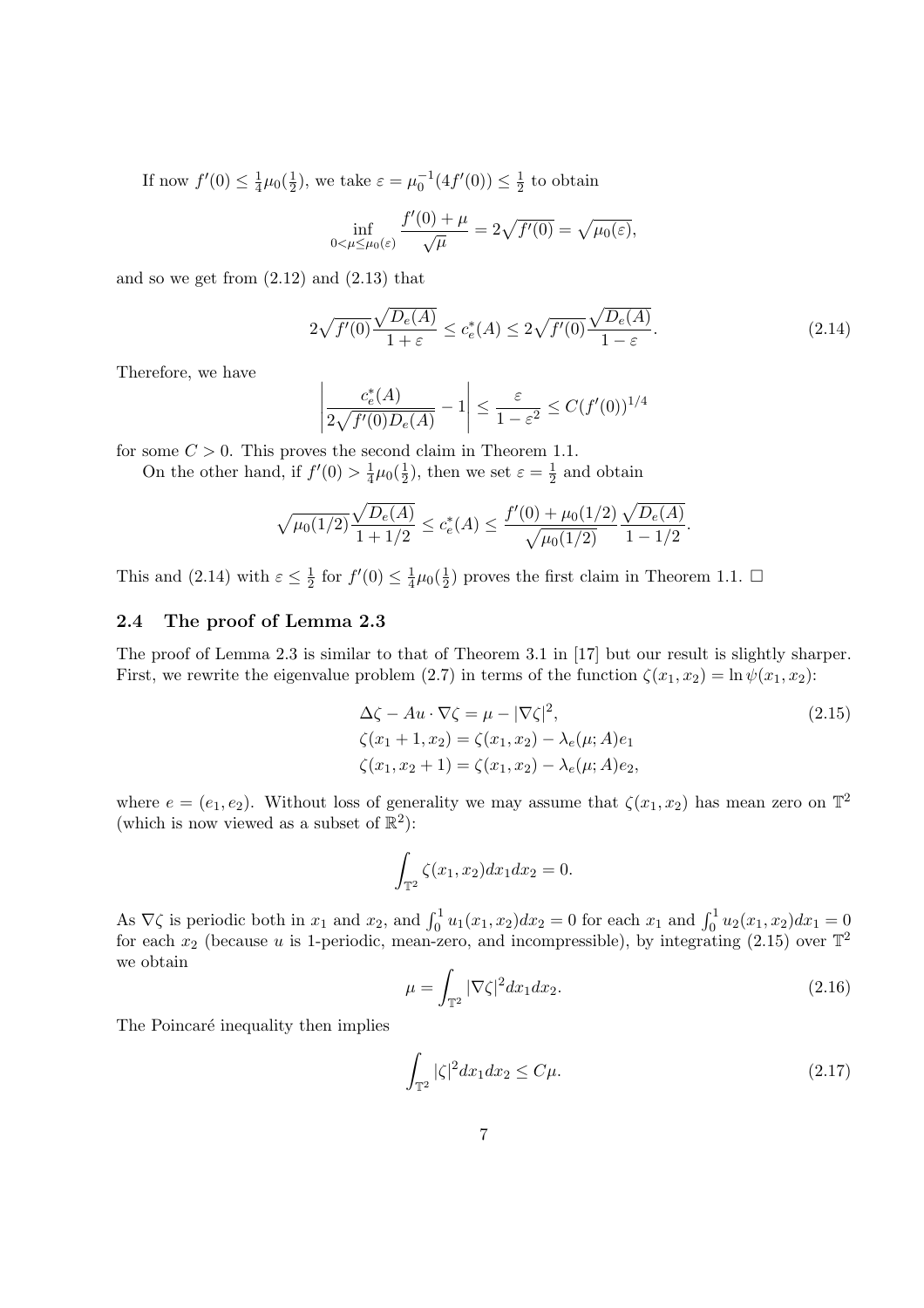The function  $\zeta(x_1, x_2)$  may be decomposed as

$$
\zeta(x_1, x_2) = \lambda_e(\mu; A) \left( \frac{1}{2} - x \cdot e + \chi_e(x_1, x_2) \right) + S(x_1, x_2).
$$

Here  $\chi_e(x_1, x_2)$  is the mean-zero periodic solution of (1.5) and  $S(x_1, x_2)$  is a mean-zero periodic correction that we would like to show to be "small". Let us set

$$
\Phi(x_1, x_2) = \lambda_e(\mu; A) \left(\frac{1}{2} - x \cdot e + \chi_e(x_1, x_2)\right)
$$

This function satisfies

$$
\Delta \Phi - Au \cdot \nabla \Phi = 0
$$
\n
$$
\Phi(x_1 + 1, x_2) = \Phi(x_1, x_2) - \lambda_e(\mu; A)e_1
$$
\n
$$
\Phi(x_1, x_2 + 1) = \Phi(x_1, x_2) - \lambda_e(\mu; A)e_2.
$$
\n(2.18)

.

The definitions of  $\Phi$  and  $D_e(A)$ , periodicity of  $\chi_e$ , and  $|e|=1$  imply that

$$
\|\nabla\Phi\|_2 = \lambda_e(\mu; A)\sqrt{D_e(A)}.
$$
\n(2.19)

**Lemma 2.4.** There exists a universal constant  $C > 0$  such that for any flow u as in Theorem 1.1, any unit vector  $e \in \mathbb{R}^2$ , and any  $A \in \mathbb{R}$ , we have

$$
\|\Phi\|_{L^{\infty}(\mathbb{T}^2)} \le C\lambda_e(\mu; A)\sqrt{D_e(A)}\tag{2.20}
$$

and

$$
\zeta(x_1, x_2) \le C\sqrt{\mu} \qquad \text{for } (x_1, x_2) \in \mathbb{T}^2. \tag{2.21}
$$

We postpone the proof and first finish that of Lemma 2.3. It follows from (2.20) and (2.21) that

$$
S(x_1, x_2) \le C \left[ \lambda_e(\mu; A) \sqrt{D_e(A)} + \sqrt{\mu} \right]. \tag{2.22}
$$

Note that this is only a bound from above, as is the one in (2.21). On the other hand, as

$$
\mu = \int_{\mathbb{T}^2} |\nabla \zeta|^2 dx_1 dx_2 = \int_{\mathbb{T}^2} |\nabla (\Phi + S)|^2 dx_1 dx_2,
$$

the triangle inequality implies that

$$
|\sqrt{\mu} - \|\nabla\Phi\|_2| \le \|\nabla S\|_2. \tag{2.23}
$$

It follows from  $(2.15)$  and  $(2.18)$  that the function S is a mean-zero periodic solution of

$$
\Delta S - Au \cdot \nabla S = \mu - |\nabla(\Phi + S)|^2.
$$

Multiplying both sides by S and integrating over  $\mathbb{T}^2$  we obtain using  $(2.22)$ ,

$$
\int_{\mathbb{T}^2} |\nabla S|^2 dx_1 dx_2 = \int_{\mathbb{T}^2} S |\nabla (\Phi + S)|^2 dx_1 dx_2 \le C \left[ \lambda_e(\mu; A) \sqrt{D_e(A)} + \sqrt{\mu} \right] \int_{\mathbb{T}^2} |\nabla (\Phi + S)|^2 dx_1 dx_2
$$
  
=  $C \left[ \lambda_e(\mu; A) \sqrt{D_e(A)} + \sqrt{\mu} \right] \mu$ ,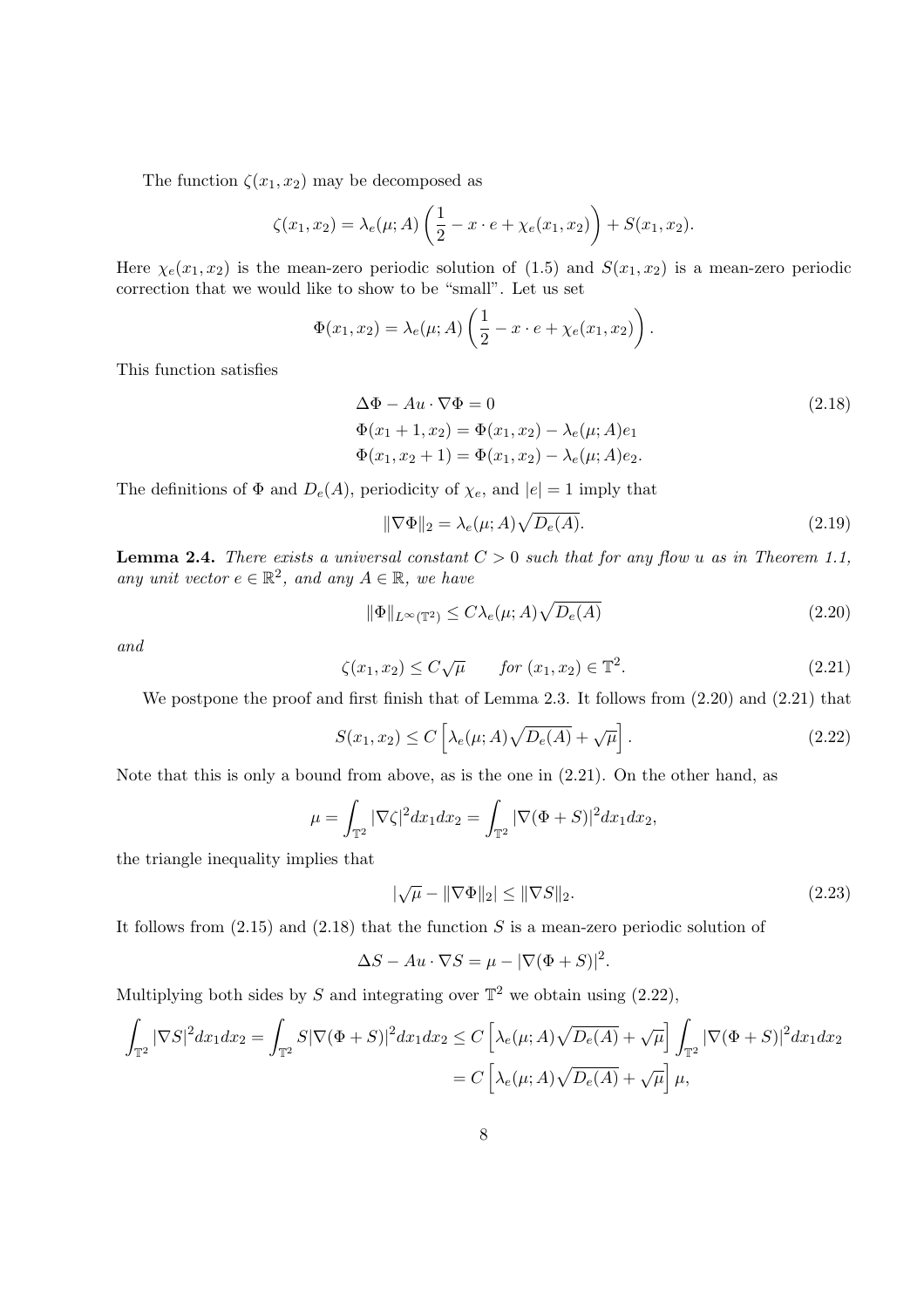with C from Lemma 2.4. Using this inequality, (2.23), (2.19), and  $\sqrt{ab+c} \leq \delta a + \delta^{-1}b + \sqrt{c}$  with  $\delta = \varepsilon/2C$ , we obtain for any  $\varepsilon > 0$ 

$$
\sqrt{\mu} \leq \lambda_e(\mu; A) \sqrt{D_e(A)} + C \sqrt{\lambda_e(\mu; A) \sqrt{D_e(A)} \mu + \mu^{3/2}} \leq \left(1 + \frac{\varepsilon}{2}\right) \lambda_e(\mu; A) \sqrt{D_e(A)} + \frac{2C^2}{\varepsilon} \mu + C \mu^{3/4}.
$$

We now let  $\mu_0(\varepsilon) = (\varepsilon/4C)^4$  for  $\varepsilon \in [0, \frac{1}{2}]$  $\frac{1}{2}$  so that

$$
\frac{2C^2}{\varepsilon}\mu + C\mu^{3/4} \le \frac{3\varepsilon}{8}\sqrt{\mu}
$$

for all  $\mu \in [0, \mu_0(\varepsilon)]$ . Then for  $\mu \in [0, \mu_0(\varepsilon)]$  we have

$$
\sqrt{\mu} \le (1+\varepsilon)\lambda_e(\mu;A)\sqrt{D_e(A)}.
$$

In a similar manner, from

$$
\sqrt{\mu} \ge \lambda_e(\mu; A) \sqrt{D_e(A)} - C \sqrt{\lambda_e(\mu; A) \sqrt{D_e(A)} \mu + \mu^{3/2}}
$$

we obtain for  $\mu \in [0, \mu_0(\varepsilon)],$ 

$$
(1 - \varepsilon)\lambda_e(\mu; A)\sqrt{D_e(A)} \le \sqrt{\mu}.
$$

This finishes the proof of Lemma 2.3.  $\Box$ 

#### 2.5 The proof of Lemma 2.4

Both statements of this lemma are an immediate consequence of the following two propositions.

**Proposition 2.5.** There exists a universal constant  $C > 0$  such that if  $\alpha \in \mathbb{R}^2$  and the function q on  $\mathbb{R}^2$  satisfies

$$
\Delta q - Au \cdot \nabla q + |\nabla q|^2 \ge 0,
$$
  
\n
$$
q(x_1 + 1, x_2) = q(x_1, x_2) + \alpha_1,
$$
  
\n
$$
q(x_1, x_2 + 1) = q(x_1, x_2) + \alpha_2,
$$
  
\n
$$
\int_{\mathbb{T}^2} q(x_1, x_2) dx_1 dx_2 = 0,
$$

then

$$
q(x_1, x_2) \le C \left( \|\nabla q\|_{L^2(\mathbb{T}^2)} + |\alpha_1| + |\alpha_2| \right) \tag{2.24}
$$

for all  $(x_1, x_2) \in \mathbb{T}^2$ .

*Remark.* When  $\alpha_2 = 0$  then this is Proposition 4 in [17].

**Proof.** The Poincaré inequality says that

$$
||q||_{L^{2}(\mathbb{T}^{2})} \leq \left(\frac{C}{2} - 1\right) ||\nabla q||_{L^{2}(\mathbb{T}^{2})}
$$
\n(2.25)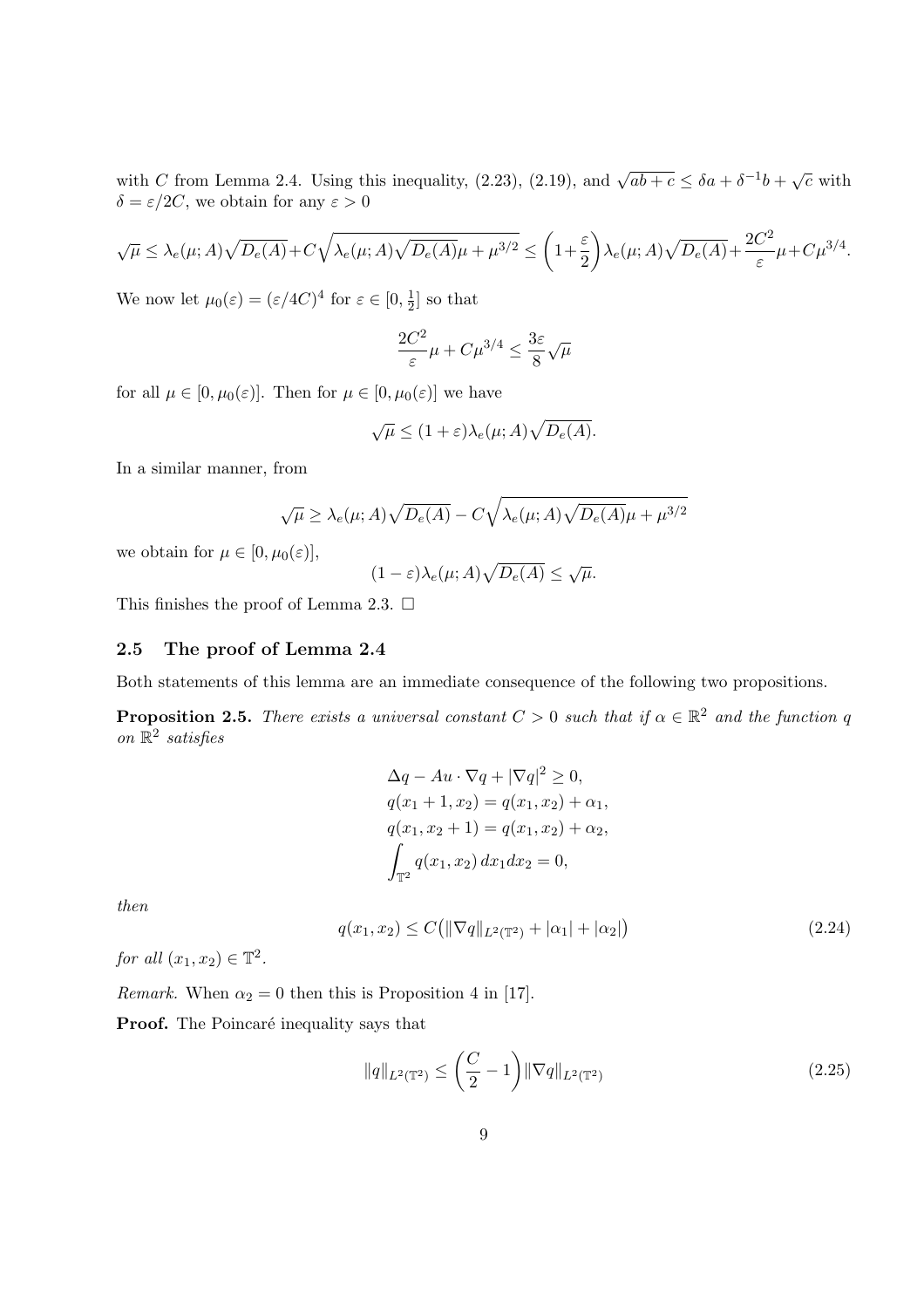for some  $C > 2$ . We will show that  $(2.24)$  holds with this C.

Let

$$
M:=\max_{(x_1,x_2)\in\mathbb{T}^2}q(x_1,x_2)=q({\bf x}_0)
$$

for some  $\mathbf{x}_0 \in \mathbb{T}^2$  and consider the case

$$
M \ge 2||q||_{L^2(\mathbb{T}^2)} + |\alpha_1| + |\alpha_2|
$$

(otherwise we are done by (2.25)).

Assume first that

for any  $x_1 \in [0, 1]$  there exists  $s(x_1) \in [0, 1]$  such that  $q(x_1, s(x_1)) \geq M - |\alpha_1| - |\alpha_2|$ . (2.26)

Observe that if we define the set  $A \subset [0,1]$  as

$$
\mathcal{A} = \{x_1 \in [0, 1]: \exists r(x_1) \in [0, 1] \text{ such that } |q(x_1, r(x_1))| \le 2||q||_{L^2(\mathbb{T}^2)}\}
$$
(2.27)

then

$$
|\mathcal{A}| \ge \frac{1}{2}.\tag{2.28}
$$

Now,  $(2.26)$ – $(2.28)$  imply that

$$
\int_0^1 \left| \frac{\partial q}{\partial x_2} \right|^2 dx_2 \ge \left[ \int_0^1 \frac{\partial q}{\partial x_2} dx_2 \right]^2 \ge \left( M - |\alpha_1| - |\alpha_2| - 2||q||_{L^2(\mathbb{T}^2)} \right)^2
$$

for all  $x_1 \in \mathcal{A}$ . We then obtain

$$
\int_{\mathbb{T}^2} |\nabla q|^2 dx_1 dx_2 \geq \int_{\mathcal{A}} \left| \frac{\partial q}{\partial x_2} \right|^2 dx_1 dx_2 \geq \frac{1}{2} \left( M - |\alpha_1| - |\alpha_2| - 2 \|q\|_{L^2(\mathbb{T}^2)} \right)^2.
$$

It follows from the above and (2.25) that

$$
\max_{(x_1,x_2)\in\mathbb{T}^2} q(x_1,x_2) = M \le 2 \left( \|\nabla q\|_{L^2(\mathbb{T}^2)} + \|q\|_{L^2(\mathbb{T}^2)} + |\alpha_1| + |\alpha_2| \right) \le C \left( \|\nabla q\|_{L^2(\mathbb{T}^2)} + |\alpha_1| + |\alpha_2| \right).
$$

If (2.26) does not hold, but

for any 
$$
x_2 \in [0, 1]
$$
 there exists  $s(x_2) \in [0, 1]$  such that  $q(s(x_2), x_2) \ge M - |\alpha_1| - |\alpha_2|$ , (2.29)

then an identical argument applies. Assume therefore that neither (2.26) nor (2.29) hold. That means that there are  $\xi_1, \xi_2 \in [0, 1]$  such that for all  $\xi \in [0, 1]$ ,

$$
q(\xi_1, \xi), q(\xi, \xi_2) < M - |\alpha_1| - |\alpha_2|.
$$

If now  $S_j$ ,  $j = 1, 2, 3, 4$ , are the four unit squares with sides parallel to the axes, and having  $(\xi_1, \xi_2)$ as a vertex, then for each  $j$  we must have

$$
\max_{(x_1, x_2) \in \partial S_j} q(x_1, x_2) < M - |\alpha_1| - |\alpha_2| + |\alpha_1| + |\alpha_2| = M
$$

by the assumptions on q. But one of these squares contains  $x_0$  with  $q(x_0) = M$ , which is a contradiction because q satisfies the maximum principle. Hence  $(2.26)$  or  $(2.29)$  hold and we are done.  $\Box$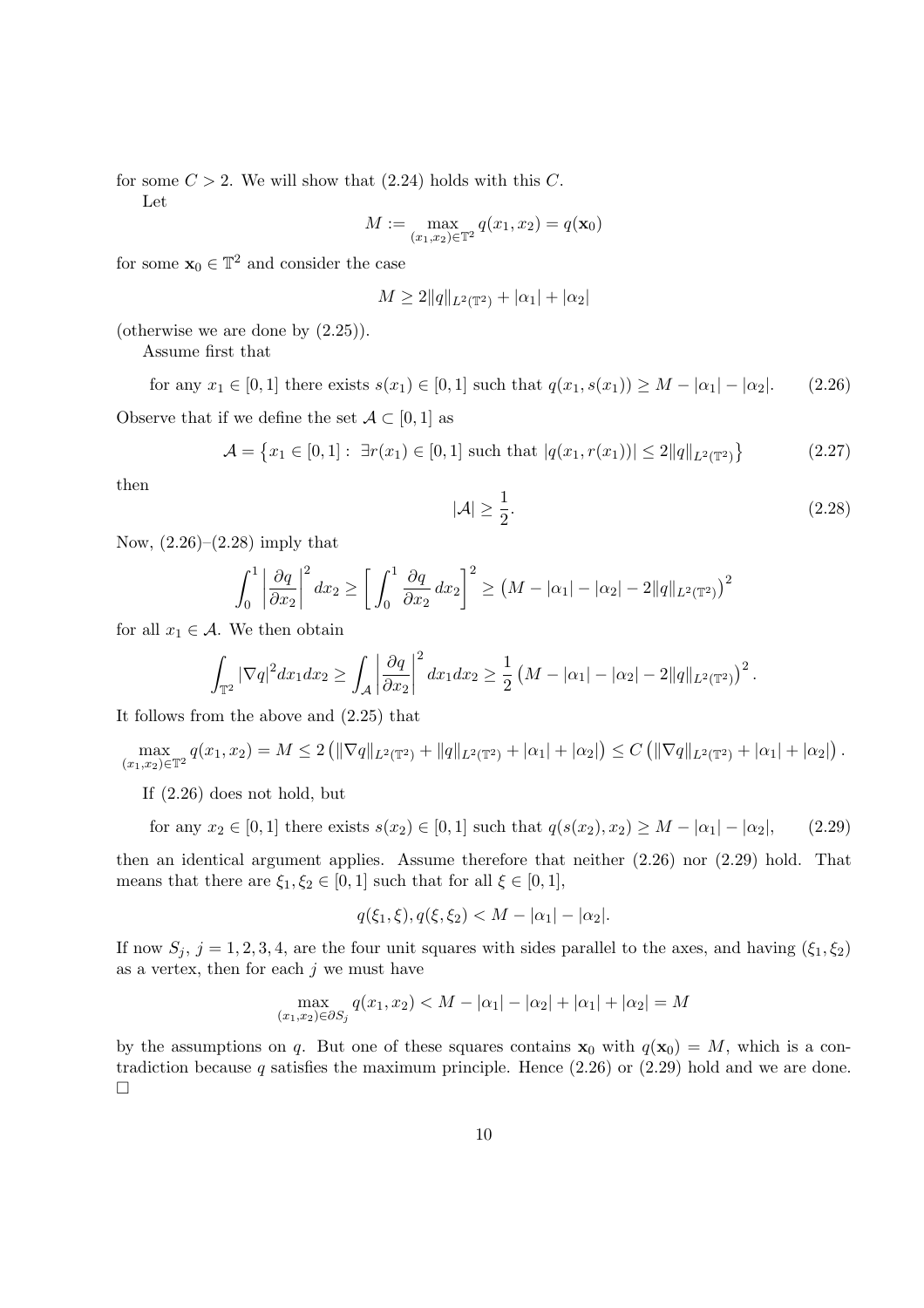Proposition 2.6. For all A we have

$$
\lambda_e(\mu; A) \le \sqrt{\mu}.\tag{2.30}
$$

**Proof.** This is an immediate consequence of  $(2.15)$ ,  $(2.16)$ , and  $|e|=1$ :

$$
\mu = \int_{\mathbb{T}^2} |\zeta_{x_1}|^2 + |\zeta_{x_2}|^2 dx_1 dx_2 \ge \left(\int_{\mathbb{T}^2} \zeta_{x_1} dx_1 dx_2\right)^2 + \left(\int_{\mathbb{T}^2} \zeta_{x_2} dx_1 dx_2\right)^2 = \lambda_e(\mu; A)^2. \quad \Box
$$

**Proof of Lemma 2.4.** This holds with C being  $(1 + \sqrt{2})$ -times the constant from Proposition 2.5. The upper bound on  $\Phi(x_1, x_2)$  follows directly from (2.18), (2.19), and  $D_e(A) \geq 1$ . The lower bound on Φ follows after applying Proposition 2.5 to  $-\Phi$ . The upper bound (2.21) for  $\zeta(x_1, x_2)$  follows from Propositions 2.5 and 2.6, and  $(2.16)$ .  $\Box$ 

# 3 An extension to higher dimensions and examples

#### 3.1 The main result in higher dimensions

As mentioned before, Proposition 1.2 holds in any dimension. Moreover, the following partial analog of Corollary 1.3 holds.

**Theorem 3.1.** Let  $u(x)$  be a 1-periodic incompressible Lipschitz flow on  $\mathbb{R}^n$ , let f be a KPP nonlinearity, and  $e \in \mathbb{R}^n$  a unit vector. If (1.9) has no  $H^1(\mathbb{T}^n)$ -solutions, then

$$
\lim_{A \to +\infty} c_e^*(Au, f) = \lim_{A \to +\infty} D_e(Au, f) = +\infty.
$$
\n(3.1)

**Proof.** Assume that there is a sequence  $A_k \to +\infty$  such that

$$
M := \sup_{n} c_e^*(A_k) < +\infty. \tag{3.2}
$$

Let  $\varphi_k$  be a solution of (2.3) on  $\mathbb{T}^n$  with  $A = A_k$  and  $\lambda = \lambda_k$  where  $\lambda_k$  is such that

$$
c_e^*(A_k) = \frac{f'(0) + \lambda_k^2 + \kappa_e(\lambda_k; A_k)}{\lambda_k}
$$
\n(3.3)

with  $\kappa_e$  defined in (2.3). Moreover, we choose  $\varphi_k$  so that  $\omega_k = \ln \varphi_k$  is mean-zero on  $\mathbb{T}^n$ . Denote  $\kappa_k = \kappa_e(\lambda_k; A_k)$  so that

$$
\Delta \omega_k + |\nabla \omega_k|^2 - A_k u \cdot \nabla \omega_k - 2\lambda_k e \cdot \nabla \omega_k + A_k \lambda_k u \cdot e = \kappa_k. \tag{3.4}
$$

Integrate this over  $\mathbb{T}^n$  and use that u is incompressible and mean-zero to obtain

$$
\kappa_k = \int_{\mathbb{T}^n} |\nabla \omega_k|^2 dx \ge 0.
$$

This, (3.2), and (3.3) mean that the  $\lambda_k$  are bounded away from 0 and ∞ (namely,  $|2\lambda_k - M| \le$  $\overline{M^2 - 4f'(0)}$ . So after passing to a subsequence we can assume  $\lambda_k \to \lambda_0 \in (0, \infty)$ . This and  $(3.2)$ give

$$
\sup_{k} \|\nabla \omega_{k}\|_{L^{2}(\mathbb{T}^{n})}^{2} = \sup_{k} \kappa_{k} < +\infty.
$$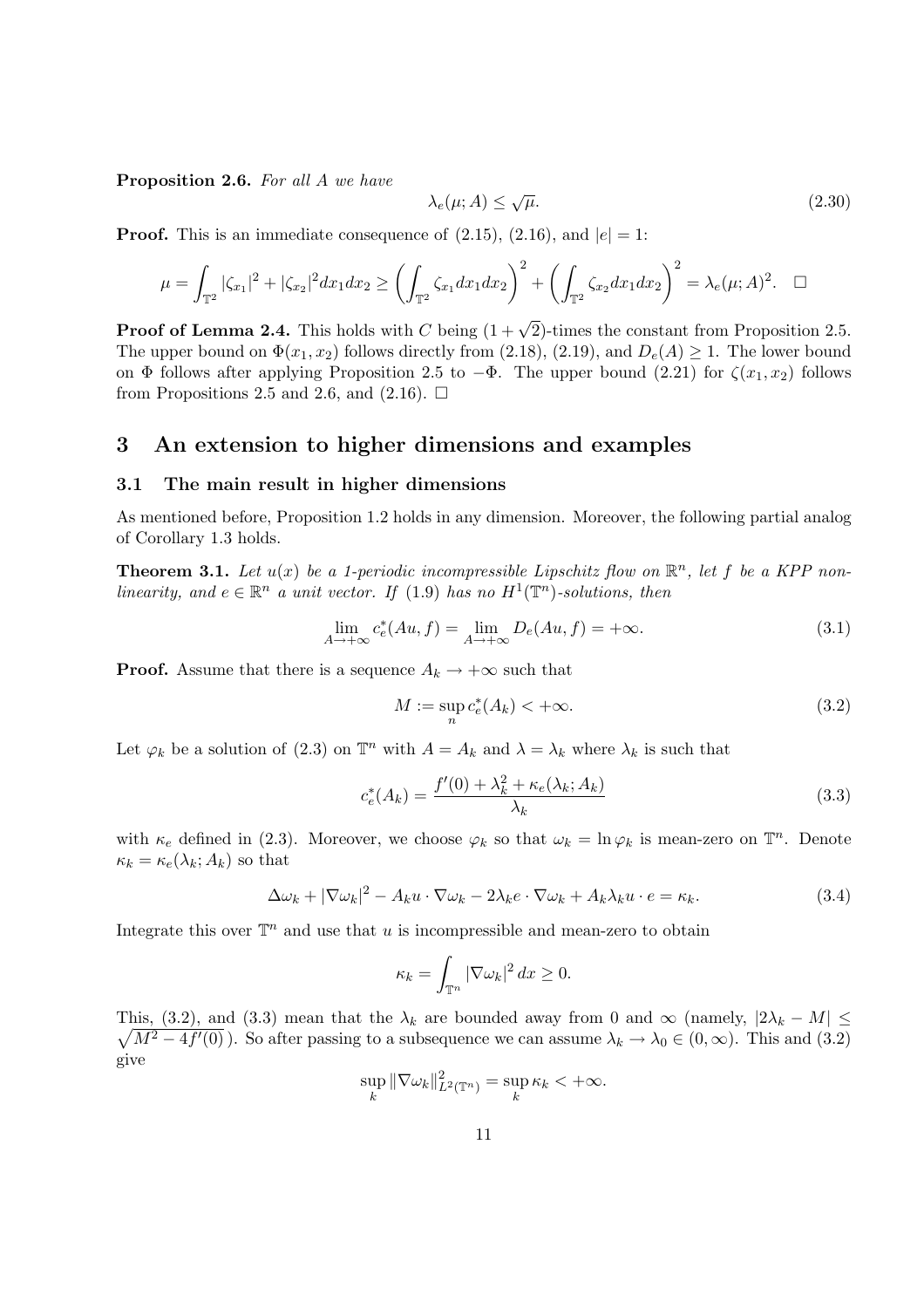By (2.25), the  $\omega_k$  are bounded in  $H^1(\mathbb{T}^n)$ , and so converge to some  $\omega_0 \in H^1(\mathbb{T}^n)$  strongly in  $L^2(\mathbb{T}^n)$ and weakly in  $H^1(\mathbb{T}^n)$ . Then also  $\Delta \omega_k \to \Delta \omega_0$  in the sense of distributions and  $|\nabla \omega_k|^2$  are bounded in  $L^1(\mathbb{T}^n)$ . Divide (3.4) by  $A_k$  and pass to the limit so that in the sense of distributions,

$$
-u\cdot\nabla\omega_0 + \lambda_0 u\cdot e = 0.
$$

Since  $\omega_0 \in H^1(\mathbb{T}^n)$ , we now see that  $\phi_e = \omega_0/\lambda_0 \in H^1(\mathbb{T}^n)$  solves (1.9), yielding a contradiction.  $\Box$ 

#### 3.2 Examples

We conclude with several examples of flows in two and three dimensions which speed up reactiondiffusion fronts. We will consider the case  $e = e_1 = (1,0)$  (resp.  $e = e_1 = (1,0,0)$  in three dimensions) so that (1.9) becomes

$$
u \cdot \nabla \phi = u_1,\tag{3.5}
$$

but our analysis easily extends to other directions of front propagation.

**Example 3.2. Shear flows.** These are flows of the form  $u(x_1, x_2) = (\alpha(x_2), 0)$  with mean-zero  $\alpha$ . In this case (2.3) with  $e = e_1$  becomes

$$
\Delta \varphi - (A\alpha(x_2) + 2\lambda)\varphi_{x_1} + \lambda A\alpha(x_2)\varphi = \kappa(\lambda; A)\varphi, \qquad \varphi > 0.
$$

The unique solution to this equation is of the form  $\varphi(x_1, x_2) = \varphi(x_2)$  and satisfies

$$
\varphi_{x_2x_2} + \lambda A \alpha(x_2) \varphi = \kappa(\lambda; A) \varphi, \qquad \varphi > 0.
$$
\n(3.6)

Obviously then  $\kappa(\lambda; A) = \kappa(\lambda A; 1)$  and so we have

$$
\lim_{A \to \infty} \frac{c_e^*(A)}{A} = \lim_{A \to \infty} \inf_{\lambda > 0} \frac{f'(0) + \lambda^2 + \kappa(\lambda A; 1)}{\lambda A} = \lim_{A \to \infty} \inf_{\lambda > 0} \frac{f'(0) + \frac{\lambda^2}{A^2} + \kappa(\lambda; 1)}{\lambda} = \inf_{\lambda > 0} \frac{f'(0) + \kappa(\lambda; 1)}{\lambda}.
$$

Notice that this shows that  $c_e^*(A)/A$  is decreasing to a positive limit. This has been established in [2] and an alternative (variational) characterization of the limit has been provided in [12]. Multiplying (3.6) by  $\varphi$  and integrating over  $\mathbb{T}^2$  one obtains  $\kappa(\lambda; 1) \leq \lambda ||\alpha_+||_{\infty}$  with  $\alpha_+$  the positive part of  $\alpha$ . Since the operator on the RHS of (3.6) is self-adjoint, it is easy to see that in fact  $\lim_{\lambda\to\infty} \kappa(\lambda;1)/\lambda$  $\|\alpha_+\|_{\infty}$ . From this it follows that for each  $f'(0)$ ,

$$
\lim_{A\to\infty}\frac{c^*_e(A)}{A}\leq \|\alpha_+\|_\infty=\lim_{f'(0)\to\infty}\lim_{A\to\infty}\frac{c^*_e(A)}{A}
$$

On the other hand, (1.5) becomes

$$
-\chi_{x_2x_2} = A\alpha(x_2)
$$

with  $\chi(x_1, x_2) = \chi(x_2)$ , and it follows that  $D_e(A) = 1 + A^2 \gamma^2$  with  $\gamma = ||\nabla_{x_2}(-\Delta_{x_2})^{-1}\alpha||_2$ . We thus have ∗

$$
\lim_{A \to \infty} \frac{c_e^*(A)}{\sqrt{D_e(A)}} \le \frac{\|\alpha_+\|_{\infty}}{\gamma}
$$

for any  $f'(0)$  and  $\alpha \neq 0$ . This shows that the lower bound in (1.7) is optimal up to a constant for large  $f'(0)$ . Note that this example extends without change to any dimension.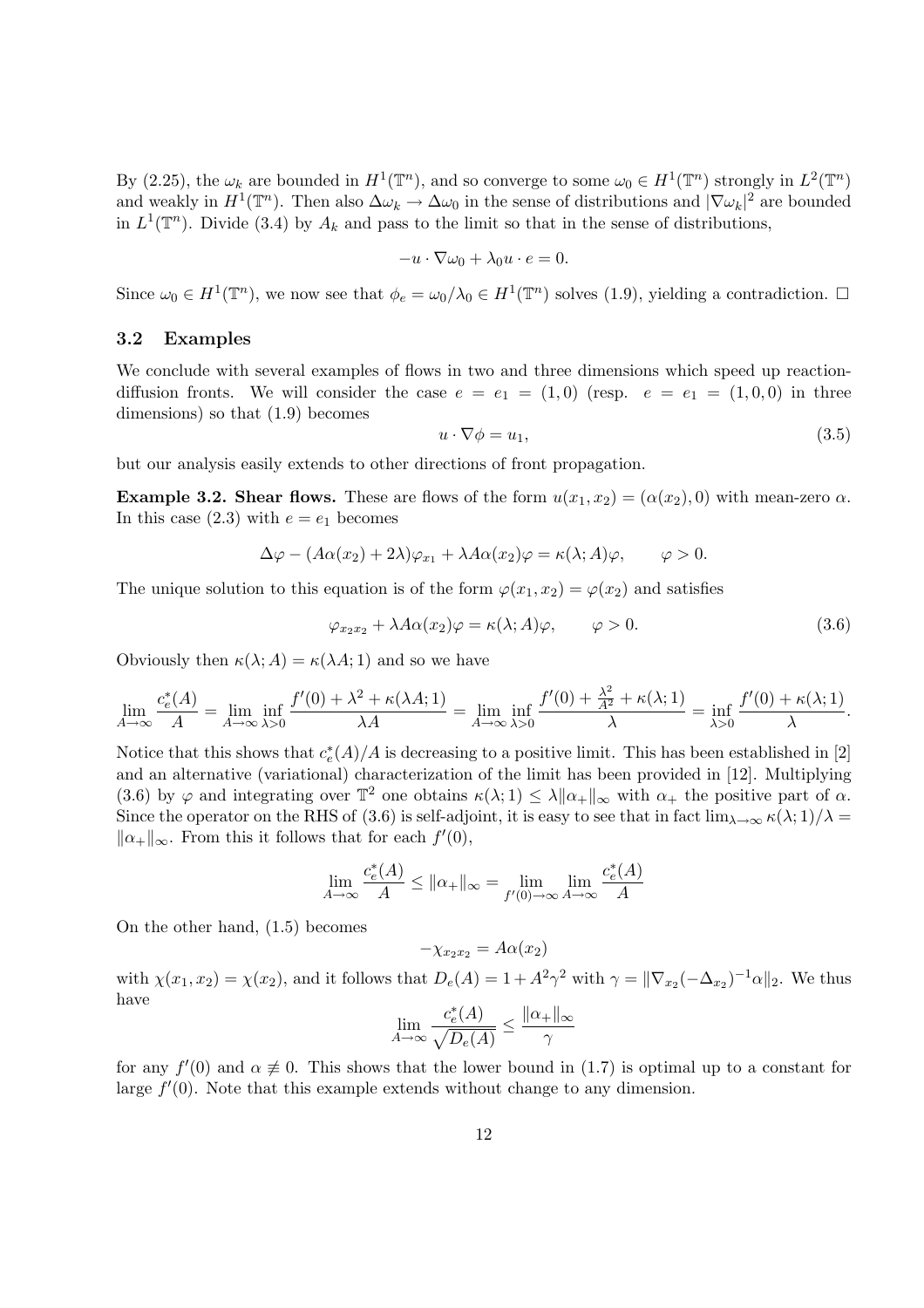If a solution  $\phi \in H^1(\mathbb{T}^2)$  of (3.5) exists, then the function  $\psi : 2\mathbb{T} \times \mathbb{T} \to 2\mathbb{T}$  given by  $\psi(x_1, x_2) =$  $\phi({x_1}, {x_2}) - x_1$  belongs to  $H^1(2\mathbb{T} \times \mathbb{T}; 2\mathbb{T})$  (here  $2\mathbb{T} = [0, 2]$  with 0 and 2 identified, and  ${x}$  is the fractional part of x; in three dimensions  $\psi \in H^1(2\mathbb{T} \times \mathbb{T}^2; 2\mathbb{T})$ ). Moreover,  $\psi$  satisfies

$$
u \cdot \nabla \psi = 0
$$
 and  $\psi(x_1 + 1, x_2) = \psi(x_1, x_2) - 1.$  (3.7)

In the following examples it will be a bit easier to work with  $\psi$  than with  $\phi$ .

**Example 3.3. Percolating flows.** Let u be such that for some  $x_2$  the streamline S of the flow (i.e., solution of the ODE  $X' = u(X)$ ) starting at  $(0, x_2)$  reaches  $(1, x_2)$  in finite time. This means that S is a periodic curve passing through  $(n, x_2)$  for each  $n \in \mathbb{Z}$ . Such u is called a percolating flow (in the horizontal direction). Note that any non-zero shear flow is percolating. Since  $u \neq 0$  on S, it is easy to show that if  $\psi$  from (3.7) exists, it must be continuous and constant on S (see [19, Lemma 5.2]). This, however, contradicts the second condition in (3.7). Hence such a  $\psi$  does not exist and Corollary 1.3 gives

$$
\lim_{A \to +\infty} c_e^*(A) = +\infty \tag{3.8}
$$

for  $e = e_1$ . This has been proved under some additional "non-degeneracy" conditions on u in [9].

Example 3.4. Cellular flows. These are flows with a periodic array of cells, each streamline of the flow being either a closed curve contained inside a cell or a part of the boundary of a cell. A typical example is the flow

$$
u(x_1, x_2) = \nabla^{\perp} H(x_1, x_2) = (-H_{x_2}(x_1, x_2), H_{x_1}(x_1, x_2))
$$
\n(3.9)

with  $H(x_1, x_2) = \sin 2\pi x_1 \sin 2\pi x_2$  the stream function of u. The streamlines of this flow are depicted in Figure 3.1.



Figure 3.1: A 2D cellular flow.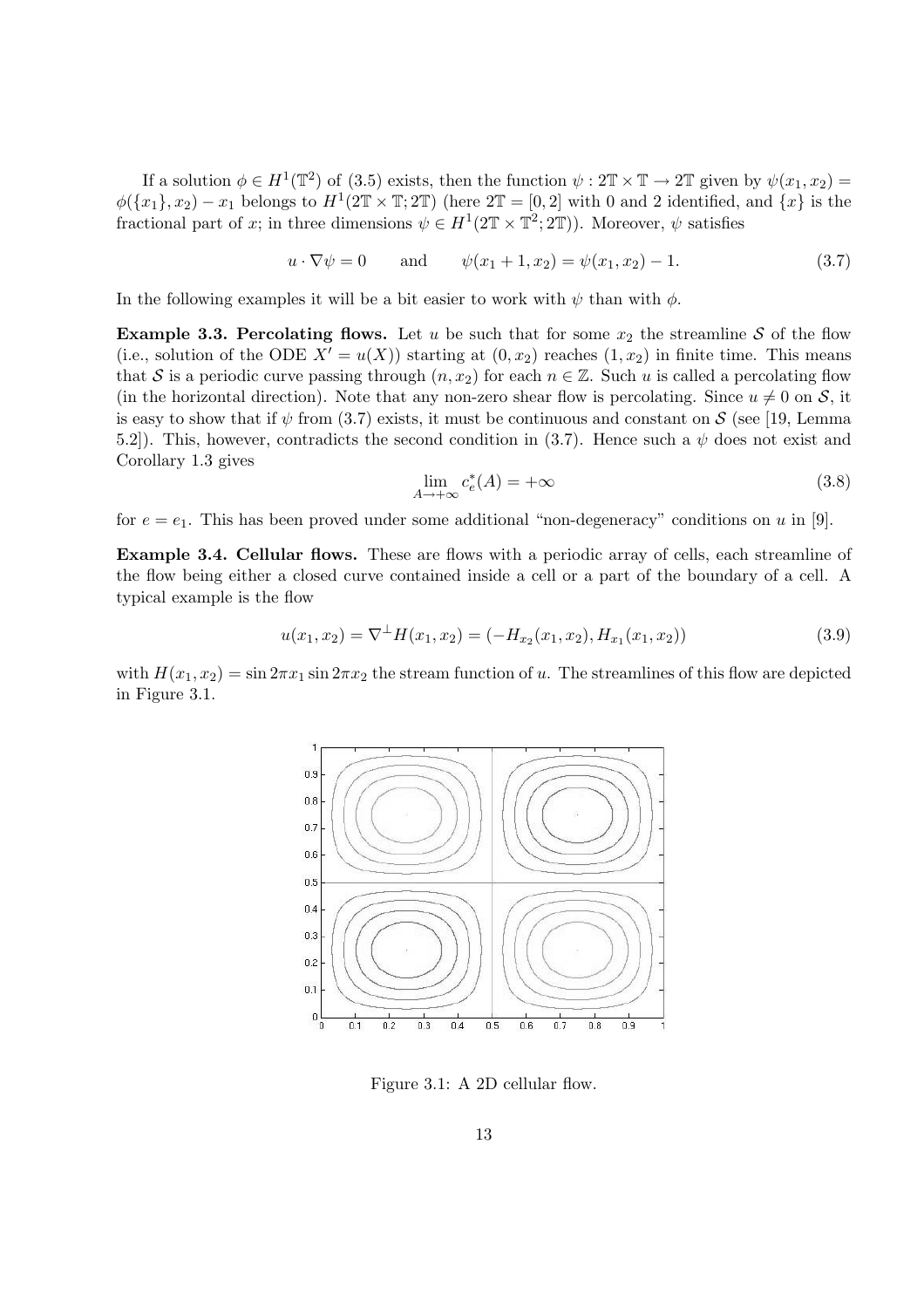Constancy and continuity of  $\psi$  from (3.7) on each non-trivial streamline implies that  $\psi$  has to be constant on the boundary of each cell (namely, it equals there the limit of the values on the streamlines approaching the boundary). But then  $\psi$  can belong to  $H^1$  only if it is constant on the whole "skeleton" of separatrices separating the cells, which again contradicts the second condition in (3.7). Hence (3.8) holds for  $e = e_1$ . We note that pulsating front speed-up by (certain generic) cellular flows has first been proved in [14], with precise asymptotics established in [17].

Example 3.5. Checkerboard flows. Consider the cellular flows from the previous example with the flow vanishing in every other cell, thus forming the checkerboard pattern depicted in Figure 3.2.



Figure 3.2: A checkerboard cellular flow.

The above  $u$  is not Lipschitz in this case, so let us remedy this problem by taking, for instance,  $H(x_1, x_2) = (\sin 2\pi x_1 \sin 2\pi x_2)^{\alpha}$  with  $\alpha \ge 2$  in the cells where u does not vanish. Now u vanishes on the boundaries of all cells, but if  $\psi$  from (3.7) exists, the requirement  $\psi \in H^1$  still ensures that  $\psi$  is constant on the boundaries of those cells in which the flow does not vanish (and it is continuous at these boundaries from inside of these cells). The values of these constants for two cells that touch by a corner must be the same. This follows from the fact that if an  $H<sup>1</sup>$  function has values a and b on two curves connecting a point  $x \in \mathbb{R}^2$  to a circle  $\{y : |y - x| = \varepsilon\}$  for some  $\varepsilon > 0$  (and it is continuous at these curves, at least from one side), then  $a = b$  (see, e.g. [19, Lemma 5.2] for this simple argument). We again have contradiction with the second condition in (3.7), and (3.8) for  $e = e_1$  follows.

Effective diffusivity enhancement for the flow in Figure 3.2 has been proved in [11] but pulsating front speed-up is new. Notice also that the above argument applies without change to more general checkerboard-type flows. Consider, for instance, the case of such flows but with the contact between the "active" cells formed only by two touching cusps rather than two right angles (so that the angle of contact between these cells is  $\pi$ ). As before, one finds that there is no function  $\psi \in H^1$  satisfying (3.7) and so pulsating front speed-up by the flow in the sense of (3.8) follows by Corollary 1.3.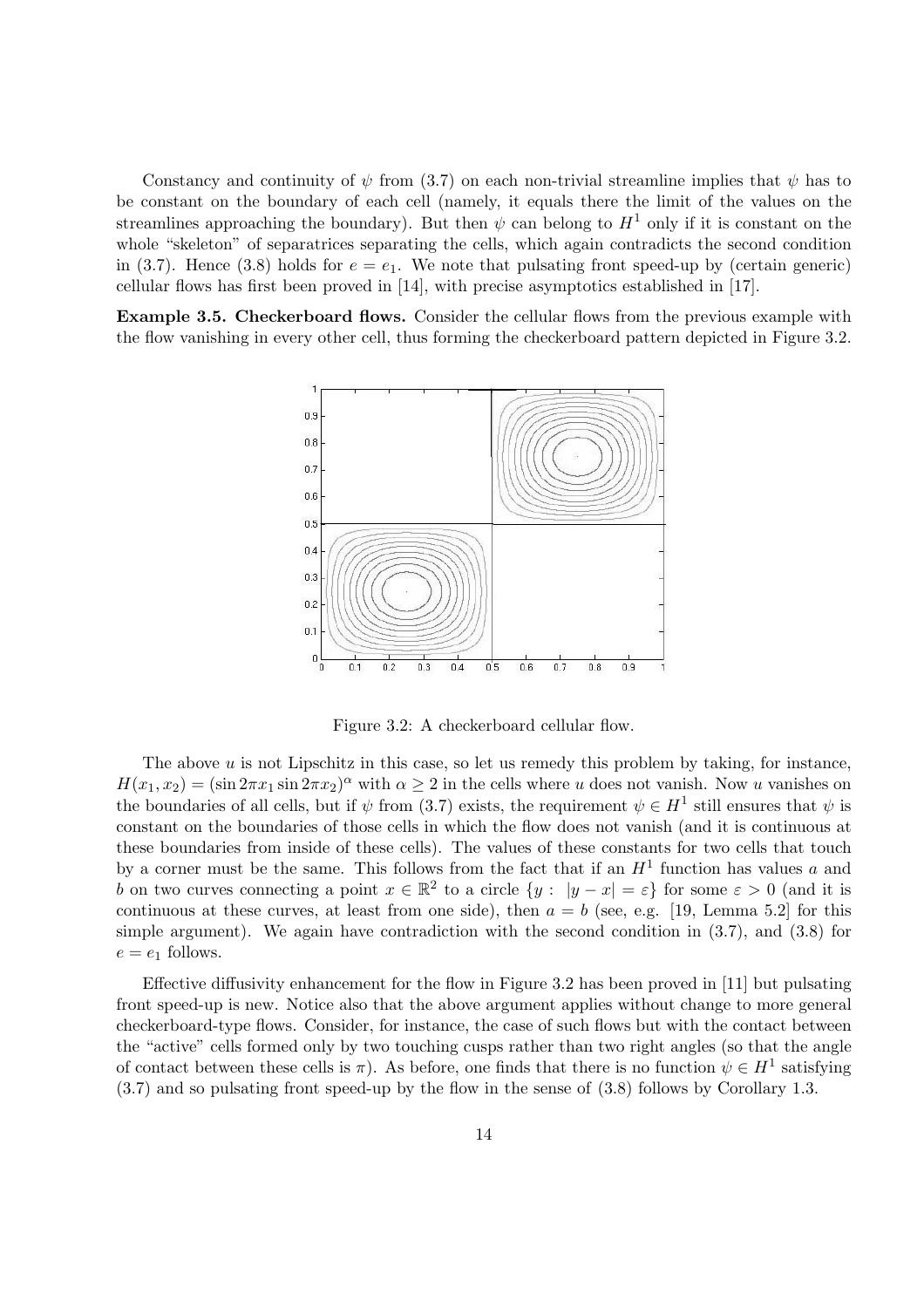Example 3.6. Flows with gaps. Consider the cellular flow from Example 3.4 but with a vertical "gap" of width  $\delta > 0$  (in which  $u = 0$ ) inserted in place of each vertical line  $\{n\} \times \mathbb{R}, n \in \mathbb{Z}$ , such as shown in Figure 3.3.



Figure 3.3: A cellular flow with gaps.

This can be achieved by letting the stream function be, for instance,

$$
H(x_1, x_2) = \begin{cases} (\sin \frac{2\pi}{1-\delta} x_1 \sin 2\pi x_2)^{\alpha} & x_1 \text{ mod } 1 \in [0, 1-\delta) \\ 0 & x_1 \text{ mod } 1 \in [1-\delta, 1) \end{cases}
$$

with  $\alpha \geq 2$ . More generally, we can assume that u has a periodic array of vertical channels in which the flow only moves "along" each channel. Namely, we assume that there is a  $C^1$  map  $\gamma : [0,1] \times \mathbb{R} \to$  $[0,1] \times \mathbb{R}$  which is one-to-one and satisfies  $\gamma(a, b+1) = \gamma(a, b) + (0, 1)$  and  $u(\gamma(a, b)) = c(a, b) \frac{\partial}{\partial y} \gamma(a, b)$ for all  $(a, b) \in [0, 1] \times \mathbb{R}$  and some  $c(a, b) \in \mathbb{R}$ . This means that  $\gamma(\{a\} \times \mathbb{R})$  is a "vertical" streamline of u for each a (or a union of streamlines if u vanishes somewhere on this curve). Let us also assume that the curve  $\gamma(\{0\}\times\mathbb{R})$  lies to the "left" of  $\gamma(\{1\}\times\mathbb{R})$ . We now let  $\omega:[0,1]\to[0,1]$  be a  $C^1$ function with  $\omega(0) = 1$  and  $\omega(1) = 0$ . We define  $\psi(\gamma(a, b)) = \omega(a)$  and set  $\psi$  equal 1 and 0 on the "left" and "right" components of  $[0, 1] \times \mathbb{R} \setminus \gamma([0, 1] \times \mathbb{R})$ , respectively. We have that  $\psi$  is constant on each  $\gamma(\lbrace a \rbrace \times \mathbb{R})$  and so  $u \cdot \nabla \psi = 0$ . Since the periodicity of  $\gamma$  ensures  $\psi(x_1, 0) = \psi(x_1, 1)$ , we can extend  $\psi$  to an  $H^1(2\mathbb{T} \times \mathbb{T}; 2\mathbb{T})$ -function by letting  $\psi(x_1 + 1, x_2) = \psi(x_1, x_2) - 1$ . Hence (3.7) is satisfied and (3.8) fails for  $e = e_1$ .

Note that the flows in the last example are percolating in the vertical direction if  $u$  does not vanish on each of the curves  $\gamma(\lbrace a \rbrace \times \mathbb{R})$ . Hence by the remark after Proposition 1.2 and Example 3.3, speed-up of fronts in the sense of (3.8) happens precisely when  $e \neq e_1$ . On the other hand, (3.8) is valid for any e in the case of the flows from Examples 3.4 and 3.5.

Our final example deals with speed-up of fronts by three-dimensional cellular flows. To the best of our knowledge this is the first example of this kind.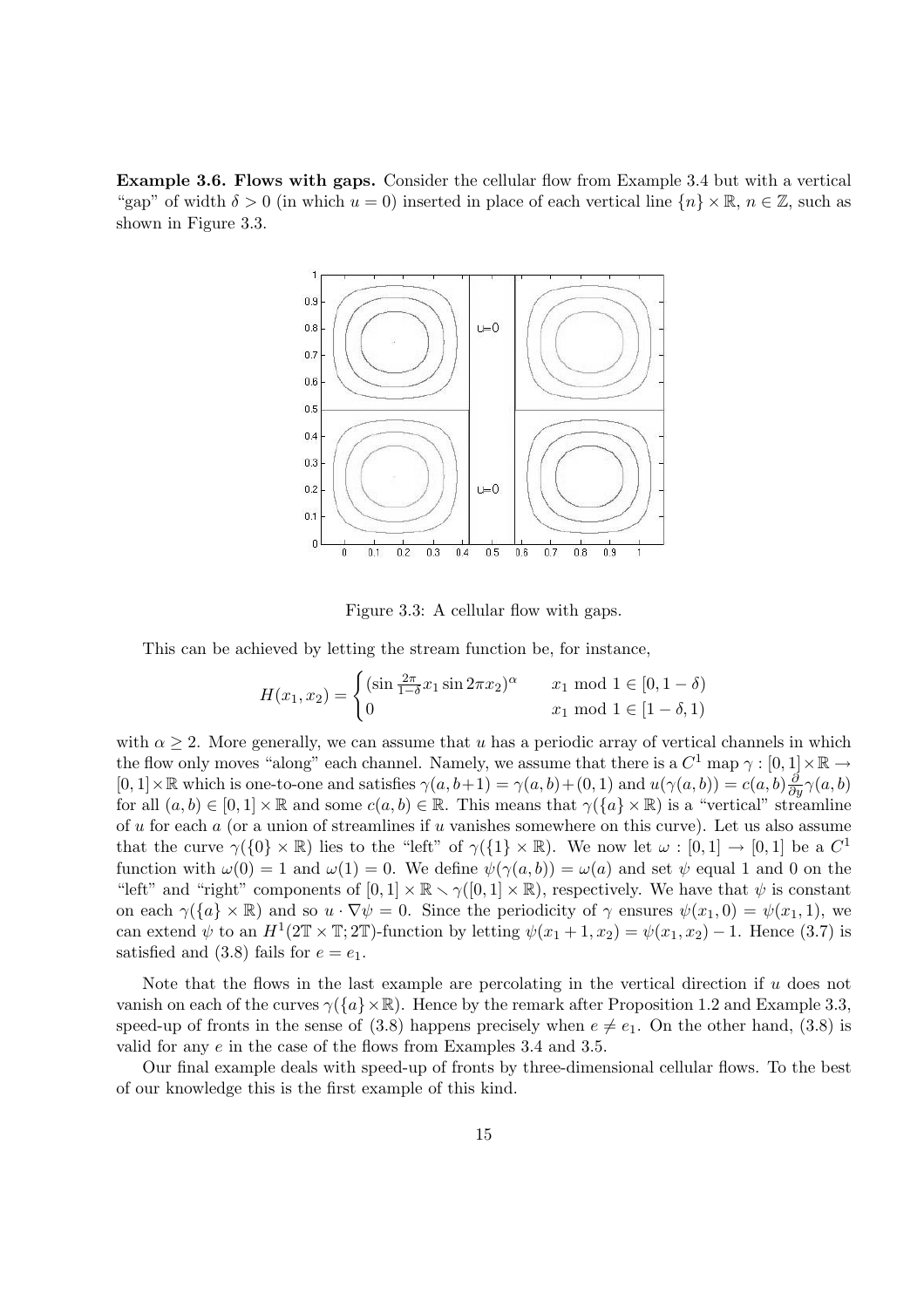Example 3.7. 3D cellular flows. We consider here flows that have a cellular structure and are truly three-dimensional, with all three components of the velocity depending on all three coordinates. Such incompressible flows have been constructed in [7]. They have the form

$$
u(x_1, x_2, x_3) = (\Phi_{x_1}(x_1, x_2)W'(x_3), \Phi_{x_2}(x_1, x_2)W'(x_3), k\Phi(x_1, x_2)W(x_3))
$$
\n(3.10)

with  $\Delta \Phi = -k\Phi$ . We will concentrate here on the simplest example of a flow with cubic cells. This flow is given by

$$
\Phi(x_1, x_2) = \cos x_1 \cos x_2, \qquad W(x_3) = \sin x_3 \tag{3.11}
$$

and  $k = 2$ , with W possibly any other  $2\pi$ -periodic function vanishing at 0.

The cube  $\mathcal{C} = [0, 2\pi]^3 = (2\pi \mathbb{T})^3$  is a cell of periodicity for the flow (3.11). Each of the eight dyadic sub-cubes of C of side-length  $\pi$  is invariant under the flow and the flow in each of them has the same streamlines but moves along them in opposite directions in two neighboring sub-cubes. For the moment we restrict our attention to only one of them,  $[0, \pi]^3$ . The streamlines of the flow in the part of this sub-cube given by  $x_1 + x_2 \geq \pi$  are depicted in Figure 3.4 (and they are symmetric across the plane  $x_1 + x_2 = \pi$ ).



Figure 3.4: A 3D cellular flow.

Since

$$
\frac{u_1(x_1, x_2, x_3)}{u_2(x_1, x_2, x_3)} = \frac{\Phi_{x_1}(x_1, x_2)}{\Phi_{x_2}(x_1, x_2)} = \frac{\sin x_1 \cos x_2}{\cos x_1 \sin x_2}
$$

is independent of  $x_3$ , the projection onto the  $(x_1, x_2)$ –plane of any streamline of the flow stays on a curve satisfying  $X' = \nabla \Phi(X)$ . Figure 3.5 shows the phase portrait of this ODE in  $[0, \pi]^2$ .

With the exception of the diagonals  $D = \{(x_1, x_2) : |x_1 - \pi/2| = |x_2 - \pi/2|\}$ , each of the pictured curves connects a minimum and a maximum of  $\Phi$  (we will call these  $\Phi$ -curves). Any streamline of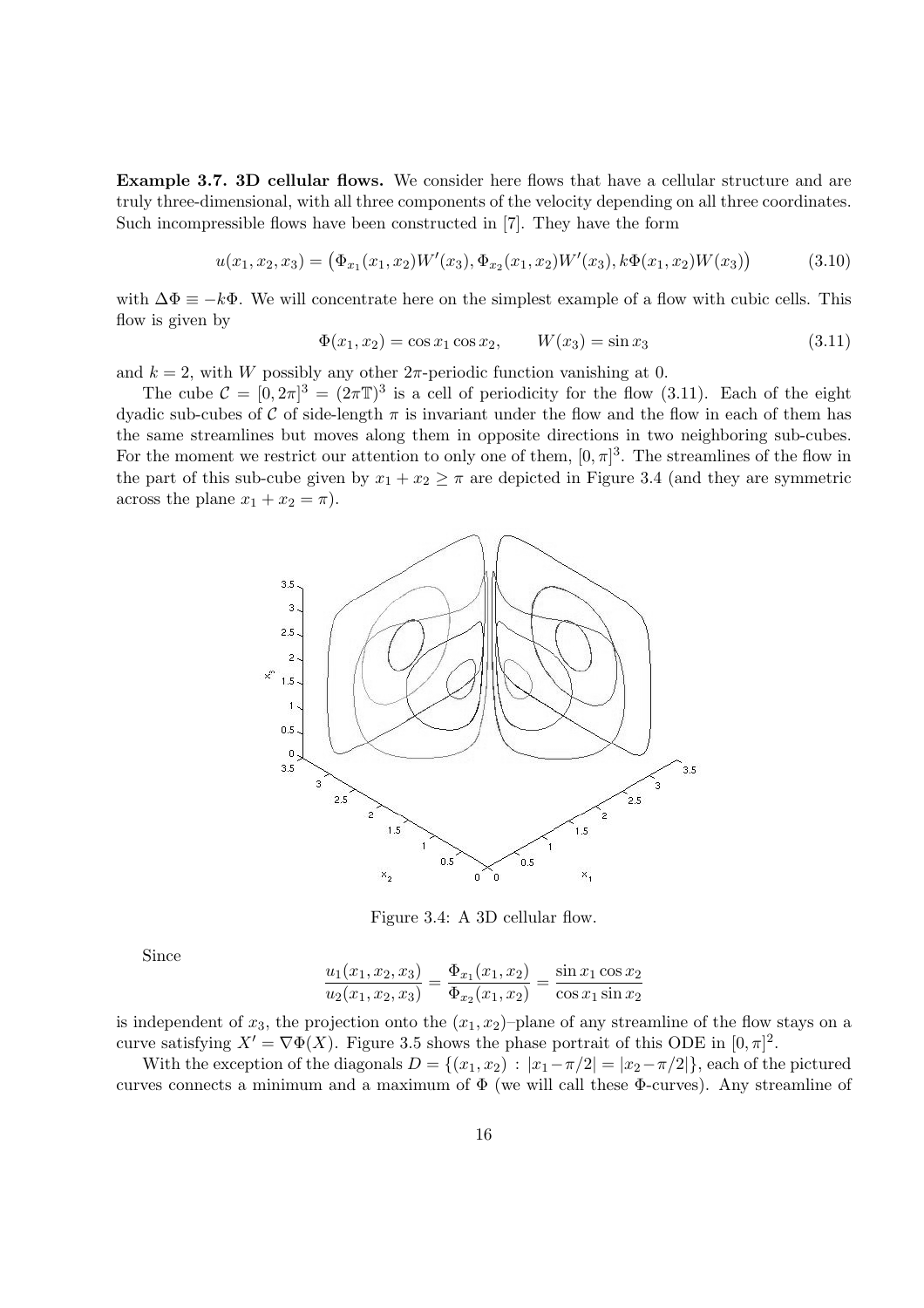

Figure 3.5: A 2D projection of the 3D cellular flow.

u in  $[0,\pi]^3$ , with the exception of those lying in  $(D \times [0,\pi]) \cup ([0,\pi]^2 \times \{0,\pi\})$  (these form a set of measure zero and will be disregarded from now on), is a closed orbit, whose projection onto the  $(x_1, x_2)$ -plane is a portion of a  $\Phi$ -curve contained in  $[0, \pi]^2 \setminus D$  (in particular, it does not contain the corners of  $[0, \pi]^2$ ). Some of these are stationary, namely those at  $(x_1, x_2, x_3)$  with  $x_3 = \pi/2$  and either  $x_1 = \pi/2$  or  $x_2 = \pi/2$ .

For each  $(x_1, x_2) \in [0, \pi]^2 \setminus D$ , let  $J(x_1, x_2) = (x_1, \pi - x_2)$  if  $|x_1 - \pi/2| > |x_2 - \pi/2|$  and  $J(x_1, x_2) = (\pi - x_1, x_2)$  if  $|x_1 - \pi/2| < |x_2 - \pi/2|$ , so that  $(x_1, x_2)$  and  $J(x_1, x_2)$  lie on the same **Φ-curve.** Extend J to the whole cube  $[0, \pi]^3$  by letting  $J(x_1, x_2, x_3) = (J(x_1, x_2), x_3)$  whenever  $|x_1 - \pi/2| \neq |x_2 - \pi/2|$ . Notice that J is defined for almost all points in the cube (and we will from now on disregard the rest) and  $J^2 =$  Id. Each of the streamlines of u is symmetric either across the plane  $x_1 = \pi/2$  or across  $x_2 = \pi/2$ , and hence the points x and  $J(x)$  lie on the same streamline of u.

Let us now assume  $\psi \in H^1(2\mathcal{C}; 4\pi \mathbb{T})$  with  $2\mathcal{C} = 4\pi \mathbb{T} \times (2\pi \mathbb{T})^2$  satisfies

$$
u \cdot \nabla \psi = 0 \quad \text{and} \quad \psi(x_1 + 2\pi, x_2, x_3) = \psi(x_1, x_2, x_3) - 2\pi. \tag{3.12}
$$

(which is the analogue of (3.7)) and assume without loss of generality that  $\psi$  is real. Extend J to 2C by  $J(x_1 + p\pi, x_2 + q\pi, x_3 + r\pi) = J(x_1, x_2, x_3) + \pi(p, q, r)$  for any  $p \in \{0, 1, 2, 3\}$  and  $q, r \in \{0, 1\}$ so that one still has that x and  $J(x)$  lie on the same streamline of u. The condition  $u \cdot \nabla \psi = 0$ implies that  $\psi$  is constant on almost all streamlines of u. In particular, for almost all x we have  $\psi(x) = \psi(J(x))$ . At the same time we know that the restriction of  $\psi$  to almost every plane  $x_3 = C$ is an  $H^1(4\pi \mathbb{T} \times 2\pi \mathbb{T}; 4\pi \mathbb{T})$  function. This means that for almost every plane  $x_3 = C \in (0, \pi)$  the restriction of  $\psi$  to it (which we call  $\bar{\psi}$ ) belongs to  $H^1(4\pi \mathbb{T} \times 2\pi \mathbb{T}; 4\pi \mathbb{T})$  and satisfies  $\bar{\psi}(x) = \bar{\psi}(J(x))$ for almost all  $x = (x_1, x_2) \in 4\pi \mathbb{T} \times 2\pi \mathbb{T}$ .

almost all  $x = (x_1, x_2) \in 4\pi$  if  $X \ncong x_1$ .<br>Next we choose  $r_0$  such that if  $B_j = B((j\pi, 0), r_0)$ , then  $\int_{B_j} |\nabla \bar{\psi}(x)|^2 dx < \pi/32$  for  $j = 0, 1, 2$ . It is then easy to show that for each  $j = 0, 1, 2$  the set  $R_i$  of all  $r \in (0, r_0)$  such that

$$
\text{ess}\sup_{\theta}\bar{\psi}(j\pi+r\cos\theta,r\sin\theta)-\text{ess}\inf_{\theta}\bar{\psi}(j\pi+r\cos\theta,r\sin\theta)<\frac{\pi}{2}
$$

satisfies  $|R_i| > 3r_0/4$ . This is because

$$
\frac{\pi}{32} > \int_{B_j} |\nabla \bar{\psi}|^2 dx \geq \int_{(0,r_0)\setminus R_j} \int_0^{2\pi} r \left|\frac{1}{r} \frac{\partial \bar{\psi}}{\partial \theta}\right|^2 d\theta dr \geq \int_{(0,r_0)\setminus R_j} \frac{1}{2\pi r} \bigg(\int_0^{2\pi} \left|\frac{\partial \bar{\psi}}{\partial \theta}\right| d\theta\bigg)^2 \geq \frac{\pi|(0,r_0)\setminus R_j|}{8r_0}.
$$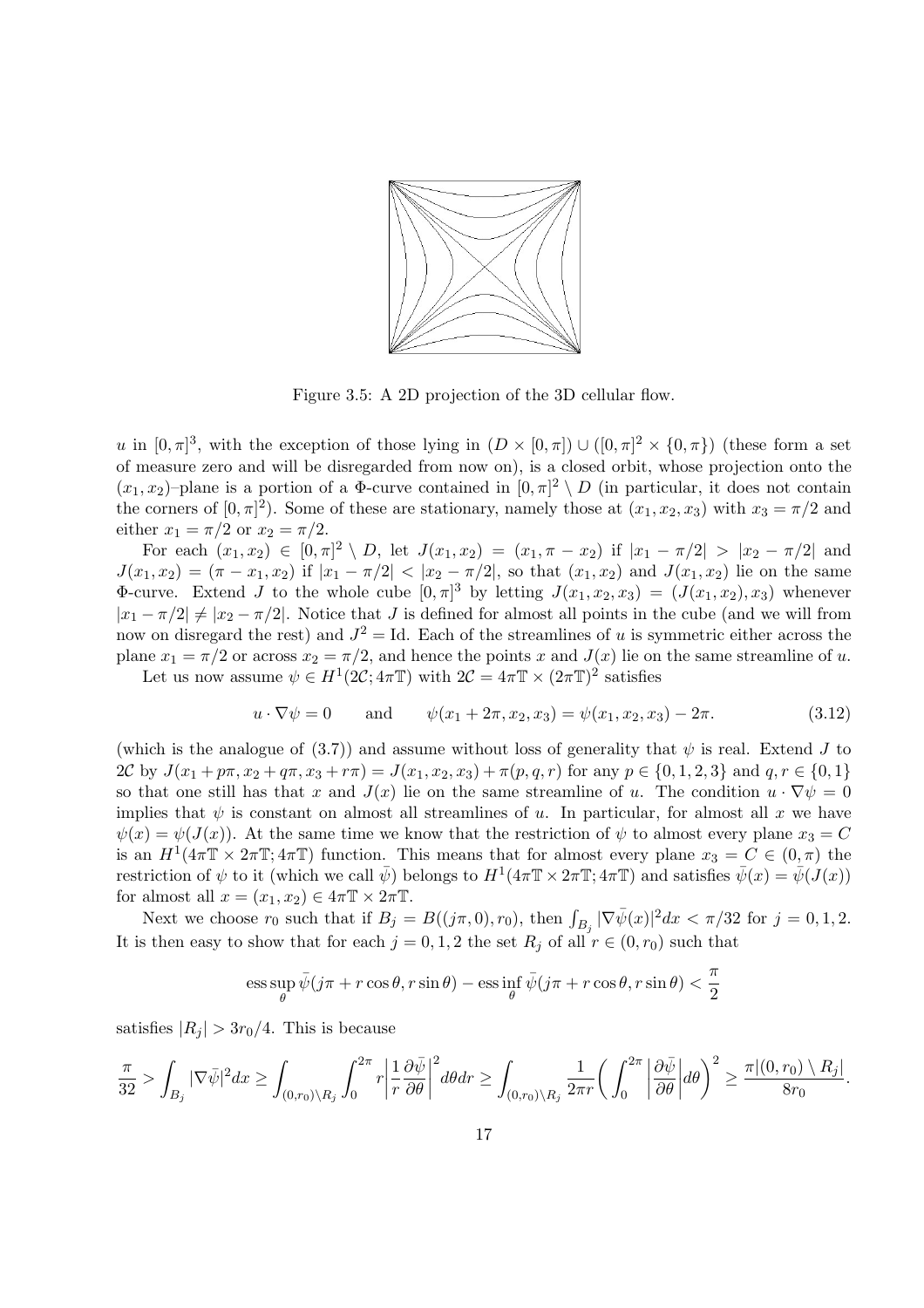Let  $R_0 = \bigcap_i^2$  $j=0 \nvert R_j$  so that  $|R_0| > r_0/4$ , and let  $r \in R_0$ . Then the values  $\psi(x)$  for almost all points x on the circle  $C_i(r) = \{(j\pi + r\cos\theta, r\sin\theta) | \theta \in [0, 2\pi)\}\$ lie within an interval  $|I_i(r)| \leq \pi/2$ . Since  $\bar{\psi}(r\cos\theta, r\sin\theta) = \bar{\psi}(\pi - r\cos\theta, r\sin\theta)$  and  $\bar{\psi}(\pi + r\cos\theta, r\sin\theta) = \bar{\psi}(2\pi - r\cos\theta, r\sin\theta)$  for almost all  $(r, \theta) \in R_0 \times (-\pi/4, \pi/4)$  (because  $\bar{\psi}(x) = \bar{\psi}(J(x))$ ), we have that for almost all  $r \in R_0$ , the values an  $(r, \theta) \in R_0 \times (-\pi/4, \pi/4)$  (because  $\psi(x) = \psi(\mathcal{J}(x))$ ), we have that for almost an  $r \in R_0$ , the values  $\bar{\psi}(x)$  for almost all  $x \in \bigcup_{j=0}^2 C_j(r)$  lie within the interval  $I_0(r) = \bigcup_{j=0}^2 I_j(r)$  with  $|I_0(r)| \leq 3\pi/2$ . But this contradicts the second condition in (3.12) because  $C_2(r) = C_0(r) + (2\pi, 0)$ . Therefore there is no  $\psi \in H^1(2\mathcal{C}; 4\pi \mathbb{T})$  which satisfies (3.12), and hence (3.8) holds for  $e = e_1$ .

We note that our analysis can also be performed on other 3D flows from [7], for example, on the flow given by

$$
\Phi(x_1, x_2) = 2\cos\sqrt{3}x_1\cos x_2 + \cos\left(2x_2 - \frac{\pi}{2}\right), \qquad W(x_3) = \sin x_3,
$$

whose cells form a hexagonal 3D honeycomb lattice. Using the fact that  $\Phi(x_1, x_2) = -\Phi(R(x_1, x_2)),$ with R the reflection across any of the lines  $x_2 = kx_1 - \frac{\pi}{2}$  $\frac{\pi}{2}$ ,  $k = \pm \sqrt{3}$ , 0, one can show as above that the streamlines of the flow are symmetric across the planes given by these three equations, and again conclude (3.8).

# References

- [1] B. Audoly, H. Berestycki and Y. Pomeau, Réaction diffusion en écoulement stationnaire rapide, C. R. Acad. Sci. Paris 328, Série IIb, 2000, 255–262.
- [2] H. Berestycki, The influence of advection on the propagation of fronts in reaction-diffusion equations, in Nonlinear PDEs in Condensed Matter and Reactive Flows, NATO Science Series C, 569, H. Berestycki and Y. Pomeau eds, Kluwer, Doordrecht, 2003.
- [3] H. Berestycki and F. Hamel, Front propagation in periodic excitable media, Comm. Pure and Appl. Math., 55, 2002, 949–1032.
- [4] H. Berestycki, F. Hamel and N. Nadirashvili, The speed of propagation for KPP type problems, I - Periodic framework, J. European Math. Soc. 7, 2005, 173–213.
- [5] H. Berestycki, F. Hamel and N. Nadirashvili, Elliptic eigenvalue problems with large drift and applications to nonlinear propagation phenomena, Comm. Math. Phys. 253, 2005, 451–480.
- [6] R.N. Bhattacharya, V.K. Gupta, H.F. Walker, Asymptotics of solute dispersion in periodic porous media, SIAM J. Appl. Math. 49, 1989, 86–98.
- [7] F.E. Bisshopp, On two-dimensional cell patterns, J. Math. Anal. Appl. 1, 1960, 373–385.
- [8] S. Childress, Alpha effect in flux ropes and sheets, Phys. Earth Planet Inter., 20, 1979, 172–180.
- [9] P. Constantin, A. Kiselev, A. Oberman, L. Ryzhik, Bulk burning rate in passive-reactive diffusion, Arch. Ration. Mech. Anal. 154, 2000, 53–91.